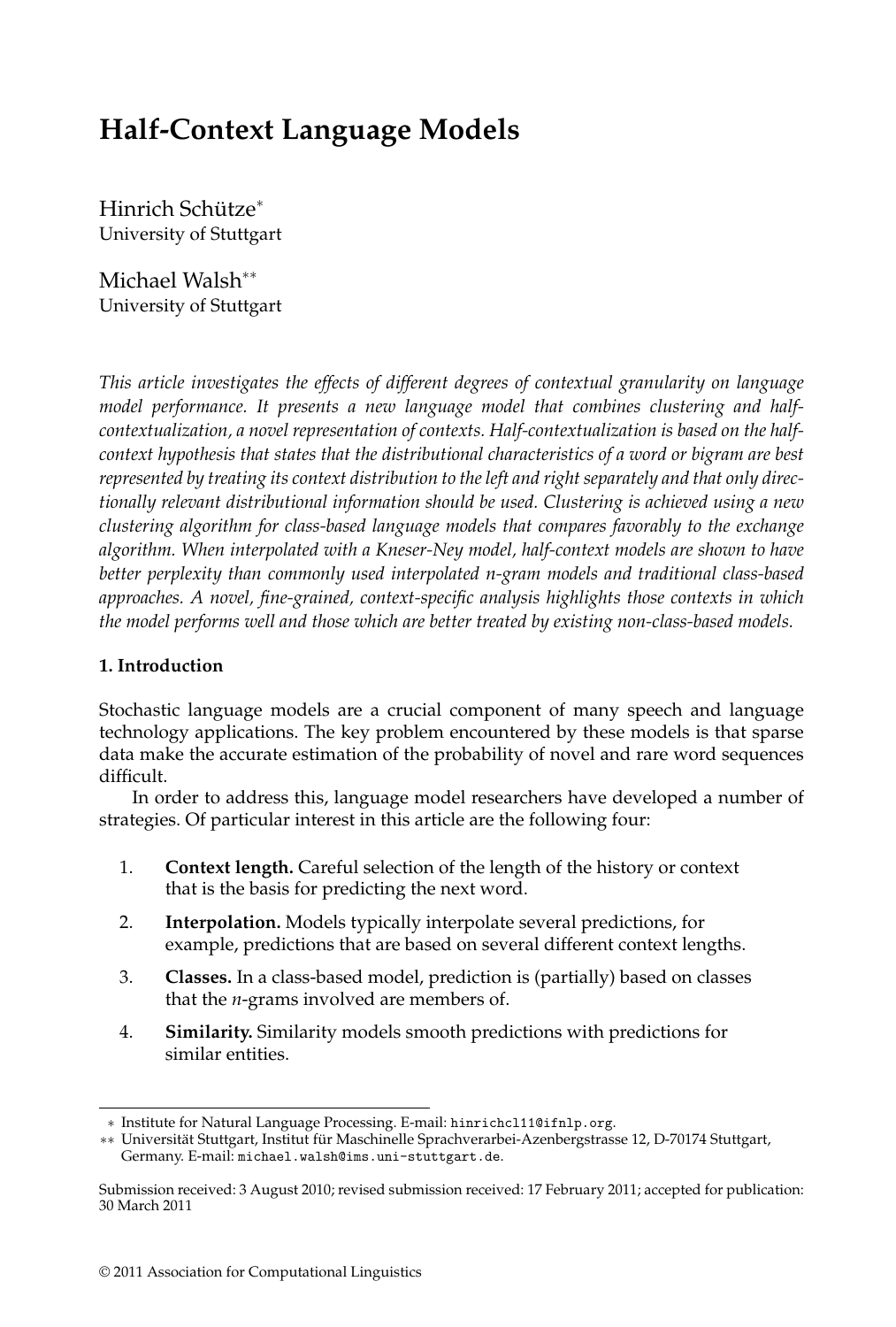The language models that are most commonly used today, in particular the modified Kneser-Ney (KN) model (Chen and Goodman 1998), are based on the first two strategies, context length and interpolation—that is, they interpolate distributions of different history lengths. We will call such models **history-length interpolated models**. The set of contexts that history-length-interpolated models base their prediction on is limited to those whose history is *identical* for the history length considered. For example, the length-2 component of the model will compute the probability of  $P(w_3|w_1w_2)$  based on contexts in the training corpus with identical history  $w_1w_2$ .

Class-based and similarity-based models consider a wider range of contexts. Their estimates rely on contexts in the training data that are similar to (or in the same class as) the new sequence whose probability is to be estimated. Thus, for example, in attempting to estimate a probability for the bigram *black cloud*, unseen in training, the transition probability associated with the class to which *black* belongs being followed by the class to which *cloud* belongs can be used. The intuition is that although *black cloud* might not have been seen in training, the class sequence containing related bigrams like *gray cloud*, or *black mist*, or *gray mist*, that is, combinations of other members of the two classes seen in training, can offer a reasonable estimate. In principle, this type of generalization is more powerful than history-length interpolation and has been, and continues to be, used to good effect in a variety of domains. However, the model must be a good model of the distribution of sequences of strings; if its assumptions are too unrealistic or approximate, then class-based generalization will perform worse than history-length interpolation.

Although there has been much work on class-based and similarity-based language models in recent years, no such model has been widely adopted as superior to historylength-interpolated models. We believe one reason for this is that the granularity of context that is optimal for generalization has not been investigated sufficiently. Consequently, in this article, we present the following contributions:

- $\bullet$  We demonstrate that class-based models can be made more effective. In particular, we put forward the **half-context hypothesis** as a general principle on the basis of which to construct class-based language models.
- - We argue for the novel, beneficial use of a mixed *n*-gram class of both bigrams and unigrams instead of a class of unigrams alone.
- - We specify a discounting method which facilitates better treatment of rare events.
- - We deploy a new clustering algorithm for class-based language models that is more efficient than the exchange algorithm.
- - We perform a systematic investigation, including significance testing, of half-context versus whole-context class-based models which demonstrates the utility of a half-context approach.
- - We carry out a novel fine-grained context-specific experimental validation of a half-context model that performs better than a traditional class-based model, and, when interpolated, improves on a modified KN trigram model. This new fine-grained analysis distinguishes those contexts best suited to history-length interpolation and those most appropriate for class-based generalization.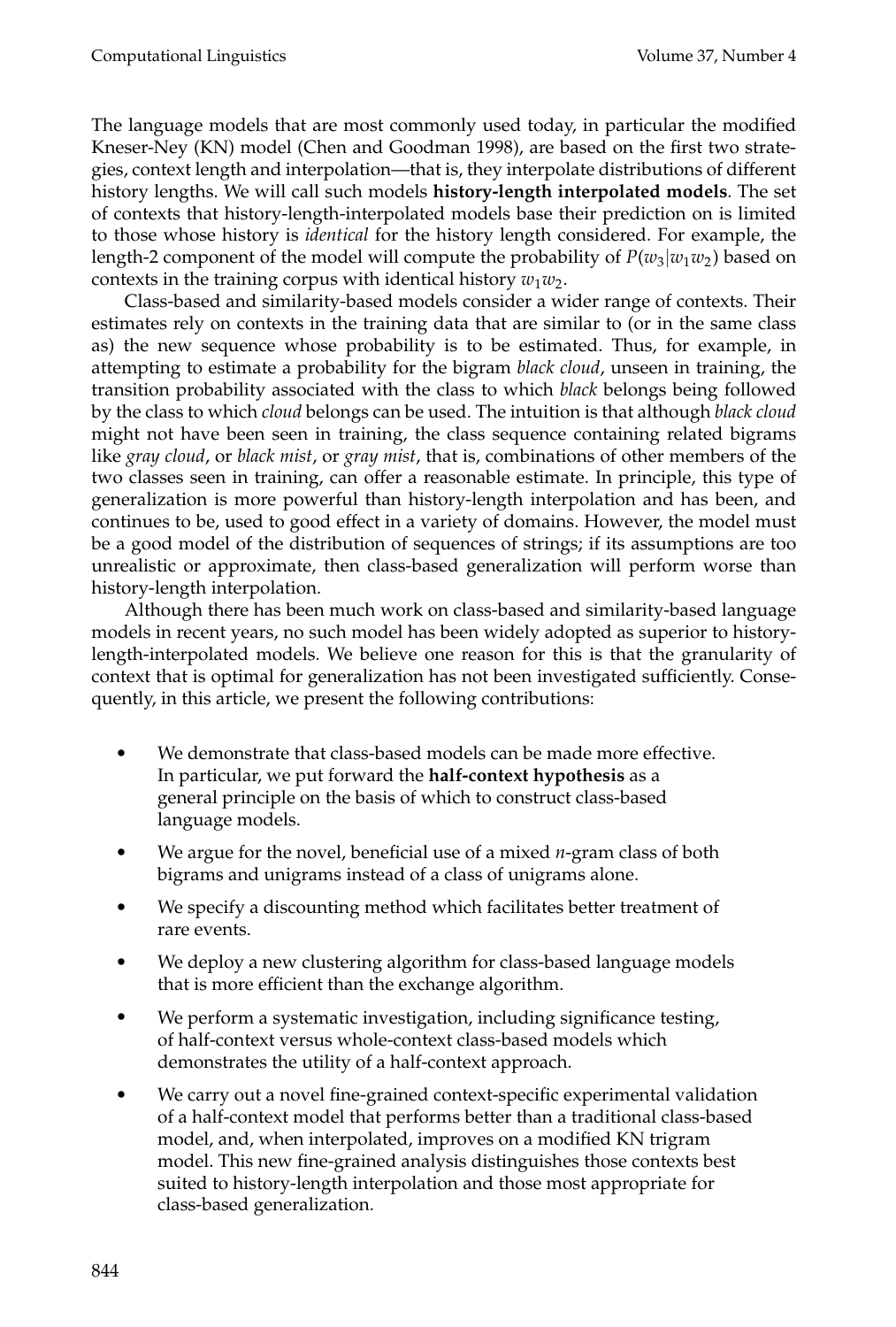These contributions, particularly our analyses, offer a richer understanding of the relative characteristics of history-length interpolation and class-based generalization and should lead to more powerful language models that combine class-based and historylength generalization mechanisms.

The remainder of the article is organized as follows. Section 2 defines half-context representation and puts forward the half-context hypothesis. Section 3 develops a halfcontext language model in the context of a specific subset of related prior work on language modeling. Additional related work is discussed in a subsequent subsection. Parameter estimation is described in Section 4. A variety of models and interpolations are evaluated, and fine-grained results, significance tests, and context-specific analyses are discussed in Section 5. Conclusions and opportunities for future work are presented in Section 6.

# **2. Half Contexts**

The representation employed in this article builds on a specification used in our earlier work (Schütze 1993, 1995; Schütze and Walsh 2008), motivated by Exemplar Theory (Hintzman 1986; Nosofsky 1986; Pierrehumbert 2001), where rich exemplar representations facilitated the acquisition of local grammatical knowledge and outperformed a categorical representation in the same task. Specifically, each word was represented in terms of its immediate left and right neighborhood context. These neighborhoods were treated separately for two reasons: (1) separate treatment of left-neighbor information and right-neighbor information resulted in reduced complexity in the model and better generalization, and (2) right and left context behavior can differ considerably, for example, *him* and *her* would have very similar left contexts but could have significantly differing right contexts (e.g., compare *the life in her garden* vs. *the life in him garden*).

These representations of left and right context distributions of a given word were known as **half-words** but can in fact be viewed as a word-level instantiation of a broader representational formalism which we term **half-contextualization**. According to this schema a given unit (word, *n*-gram, class, etc.) is represented in terms of **half-context (HC) distributions** over its immediate left and right neighborhoods. Hence, for example, at the bigram level, each bigram type is specified by two distributions, namely a left HC distribution  $P^l$  and right HC distribution  $P^r$  that capture the bigram's behavior to the immediate left/right. For example, given *walk home early* twice, and *drive home early* once, then the left HC distribution of the bigram *home early, denoted*  $P^l_{home\ early}$ *, is*  $P^l_{home\ early}(walk) = 2/3$  *and*  $P^l_{home\ early}(drive) = 1/3$ *, and 0 for all* other words. These HC distributions underpin the HC language models presented in Section 3.

In order to determine the extent of the particular merits of considering words as possessing two separate directional behaviors, in the experiments that follow we compare our HC language model against a whole-context (WC) model where a given word's WC distribution is a single distribution which combines the word's left and right HC distributions. For a clear statement of the contrast HC vs. WC, we define inward and outward distributions. For the estimation of  $P(w_{n+1}|w_{1,n})$ based on a training set *S*, the **inward distributions**  $IW_{w_{n+1}|w_{1,n}}$  consist of the set of *right* contexts of  $w_{1,n}$  and *left* contexts of  $w_{n+1}$  in *S*; the **outward distributions**  $OW_{w_{n+1}|w_1}$  consist of the set of *left* contexts of  $w_{1,n}$  and *right* contexts of  $w_{n+1}$ in *S*.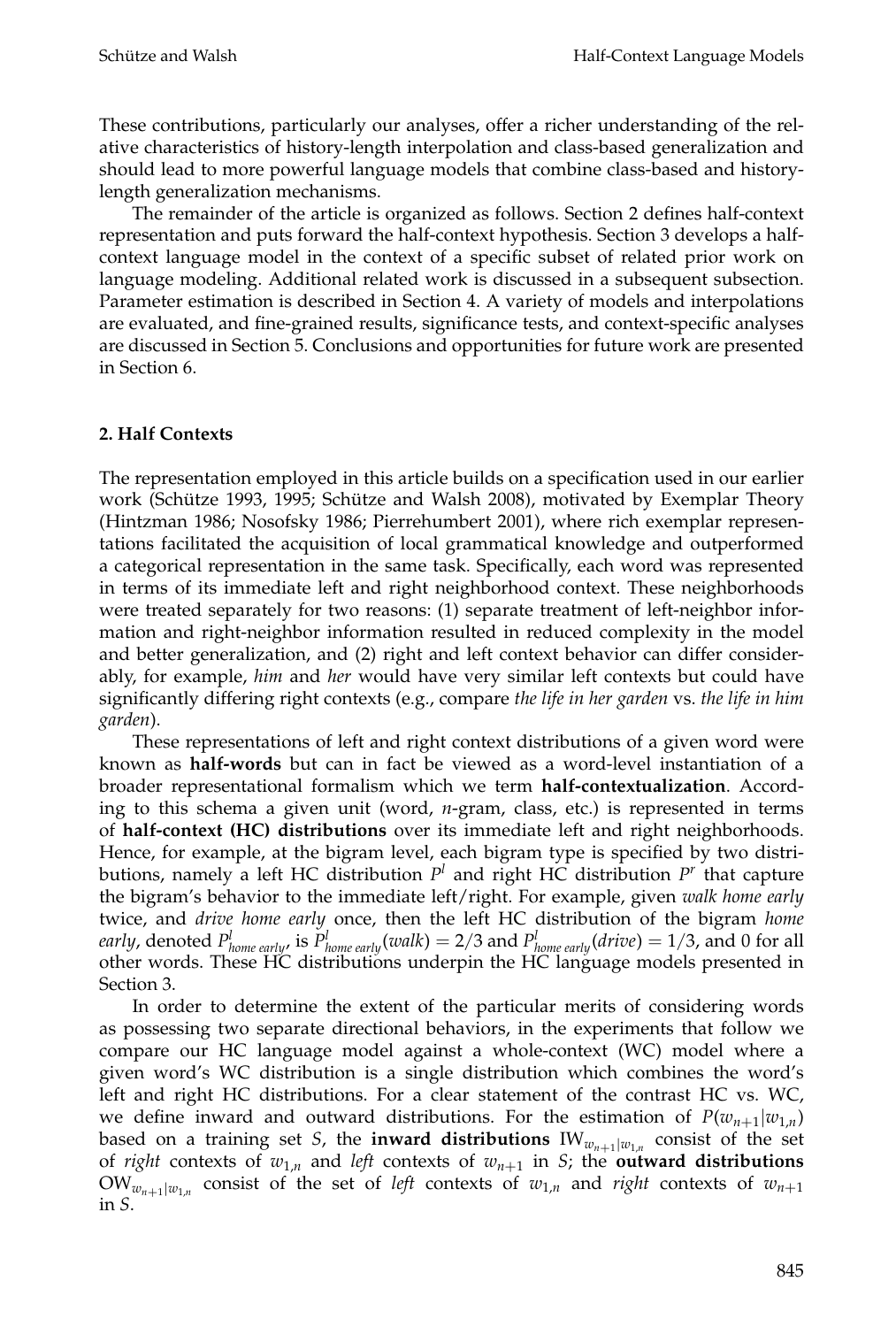We can then state our underlying hypothesis that HC-based classes are better for language modeling than WC-based classes as follows.

**Half-Context Hypothesis.** A distributional language model should base its estimate of  $P(w_{n+1}|w_{1,n})$  on contexts  $v_{1,n}v_{n+1}$  whose inward distributions IW<sub> $v_{n+1}|v_{1,n}$  are similar to</sub>  $IW_{w_{n+1}|w_{1,n}}$ . Similarity of the outward distributions  $OW_{w_{n+1}|w_{1,n}}$  and  $OW_{v_{n+1}|v_{1,n}}$  should not be employed as a criterion for using or not using training set contexts  $v_{1,n}v_{n+1}$  for the estimation of  $P(w_{n+1}|w_{1,n})$ .

An example for the intuition behind the HC hypothesis is the *him/her* example given earlier. When estimating *P*(*him*|*Mary helped*), a context like *Mary helped her* should also be considered as evidence because even though the right contexts of *him* and *her* in the corpus are dissimilar, their left contexts are similar. The HC hypothesis states that we should only worry about similarity of the "relevant side" of the *n*-grams involved, that is we should only consider *inward* distributional information. Most clustering algorithms used for class-based language models, notably the exchange algorithm (Brown et al. 1992; Kneser and Ney 1993; Martin, Liermann, and Ney 1998), are "whole-context" clustering algorithms that violate the hypothesis.

The HC hypothesis provides an alternative basis for designing class-based language models. In general, in designing a language model only information sources that are relevant for the task to be solved should be included. Adding additional complexity or nonrelevant additional features increases the variance of predictions without improving their accuracy. We can view this as a type of bias–variance tradeoff. Half-context models are simpler and have less variance because they only use one half of the available context information, the half that is actually useful for prediction. The experimental results that we report later in this article confirm this by demonstrating that half-context models perform significantly better than whole-context models.

A consequence of only using inward distributions in accordance with the halfcontext hypothesis is that we need two different types of classes: one set of classes for the predictors and another set of classes for the predictees. The reason is that we use two distinct and unrelated representations, left-context distributions to induce classes of predictees and right-context distributions to induce classes of predictors. In other words, half-context models are inherently asymmetric, reflecting the fact that language models are inherently asymmetric: The role of the predictor and the predicted are different. This asymmetry shows up in word-based models to a limited extent: In most models the unit of prediction is a word; predictors include *n*-grams of any size in principle, not just words. However, in a class-based model the asymmetry between predictor and predicted is more important: There is no justification for the premise (made, for example, in the Brown model) that the classes that are optimal for predictors are also the classes that are optimal for predictees. This observation has also been made by Gao et al. (2002), albeit without explicit reference to half contexts. We view our approach as better motivated since the asymmetry of our model is not posited, but follows from an analysis of the information sources needed for probabilistic inference in language modeling.

Linguistic theory also provides evidence for half-context models. In many theories, there is a single formal concept that can be instantiated either by arguments of prepositions or by arguments of transitive verbs. For example, there are few if any syntactic differences between the arguments that can appear after a preposition like *by* and after a transitive verb like *brought*. Thus, the predicting histories *by* and *brought* should be treated alike in a class-based model. But that is not possible in a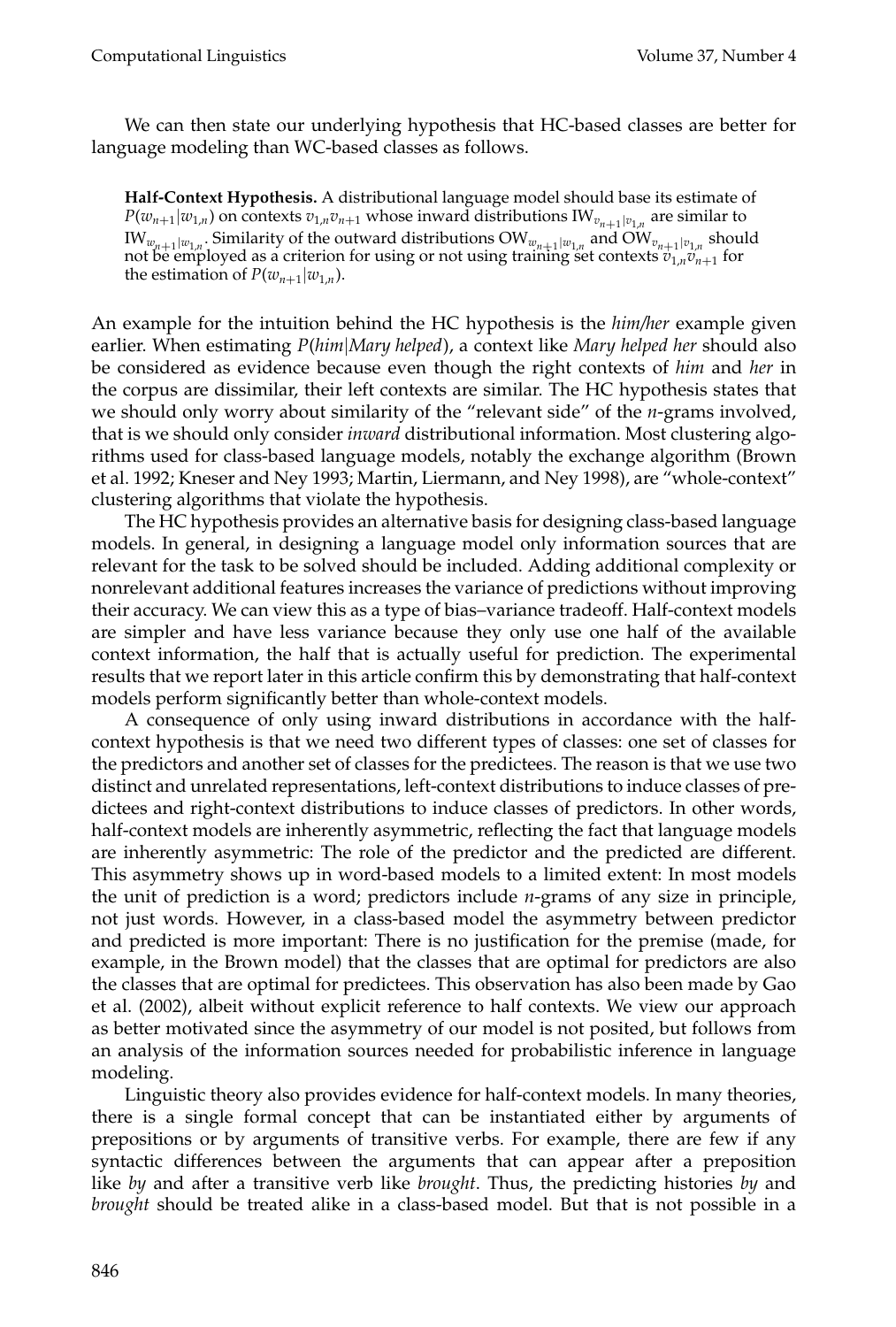whole-context model. We can interpret this as a syntactic justification for half-context models. Referring back to our earlier allusion to the bias–variance tradeoff, if we had unlimited data, then estimating separate distributions for *by* and *brought* would be unproblematic; but because training sets are not unlimited, we can improve generalization by assigning the two linguistically identical contexts to the same right-context class.

Finally, efficiency is also a strong argument for half-context models. Time of clustering and storage requirements are cut in half by omitting those parts of the context that are nonrelevant. The time complexity of many clustering algorithms depends on the number of different types of features that occur in a particular cluster as opposed to the number of tokens. The number of feature types occurring in a cluster is reduced substantially in half-context models.

It is of course possible to find cases where the outward distributions are helpful for accurate estimation. Consider estimating *P*(*is*|*strilp*), where *strilp* is a word that occurred once in the training set. Suppose for the sake of argument that *is* after nouns is more likely than *is* after adjectives (because phrases like *yellow is the new black* are infrequent). If *strilp* occurred in the context *a very strilp car*, then it is likely to be an adjective and *P*(*is*|*strilp*) is low. If *strilp* occurred in the context *the strilp car*, then it could also be a noun (as in *the bakery car* or *the wedding ring*) and *P*(*is*|*strilp*) should be estimated to be higher. In this case, it is the outward distribution of *strilp* that helps us to arrive at an accurate estimate. However, our hypothesis is not that there are no such cases; rather, we believe that as a generalization mechanism, only inward distributional information is useful in improving performance. This is borne out by the experiments reported herein.

In the future, there may be non-distributional models that use more complex inferences for language modeling. Parsing-based language models (e.g., Hall and Johnson 2003) are a first step in this direction. The hypothesis would probably not apply to such non-distributional models.

# **3. Half-Context Language Model**

# **3.1 Half-Contextualization**

Our starting point is the model by Brown et al. (1992). It models the probability of class  $c_2$  following class  $c_1$  where  $c_2$  emits (*e* in the diagram) the member word  $w_2$  and  $w_1$ belongs to  $(\in$ , a deterministic process) class  $c_1$ :



This model has been frequently investigated and discussed. Recent examples include its successful application in word co-occurrence and sentence retrieval investigations (Momtazi and Klakow 2009; Momtazi, Khudanpur, and Klakow 2010), and polarity classification of movie reviews (Wiegand and Klakow 2008).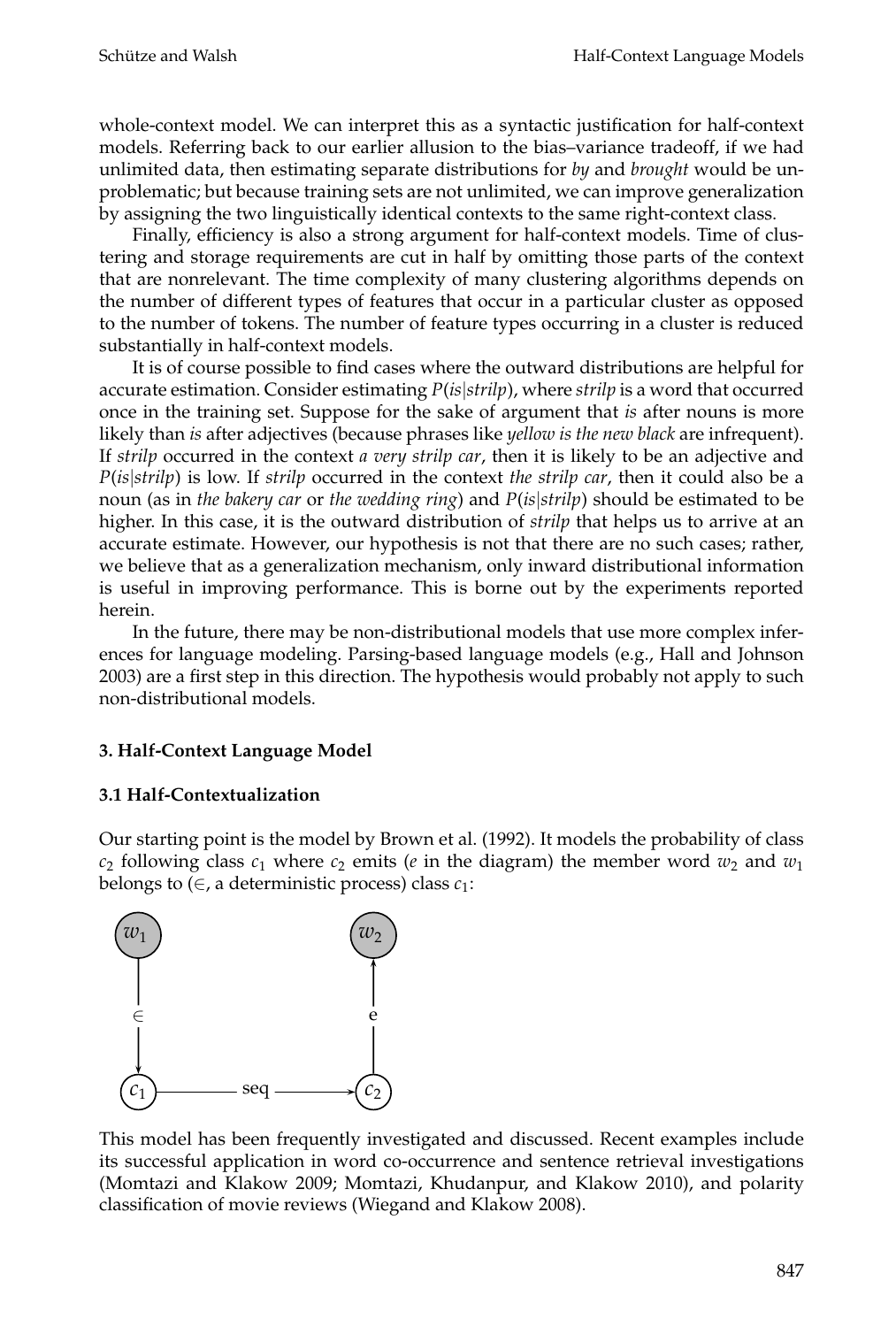The key concept introduced in this article is that of a half-context class. Class-based language models can be *half-contextualized* by replacing classes that model right and left contexts simultaneously by right half-context classes  $c_1^r$  and left half-context classes  $c_2^l$ . Words are assigned to HC classes and these HC classes then generate words:



#### **3.2 Mixed** *n***-gram Classes**

A second modification of the Brown model we propose is motivated by the fact that trigram models perform better than bigram models because a sequence of two words significantly limits the possible ways of continuing. For this reason, we condition the sequential continuation on a *mixed* n*-gram class* of both bigrams and unigrams instead of on a class of unigrams alone. The resulting model, the HC model, is depicted in Figure 1. We show the bigram  $w_1w_2$  as the member of the class  $c_{12}^r$ , but  $c_{12}^r$  can also be the class of  $w_2$  if  $w_1w_2$  was not frequent enough to be included in the clustering (criteria for inclusion are discussed in Section 4).

To summarize, the generative process shown in Figure 1 is that the right-context class  $c_{12}^r$  to which the bigram  $w_1w_2$  belongs generates a unigram left-context class  $c_3^l$ which generates  $w_3$ . As will become apparent from the description of parameter estimation and the clustering algorithm in Section 4, the HC classes in the model are based



 $P_{\rm HC}(w_3|w_1w_2) = P_e(w_3|c_3^l)P_{\rm seq}(c_3^l|c_{12}^r(w_1w_2))$ 

**Figure 1** The half-context language model.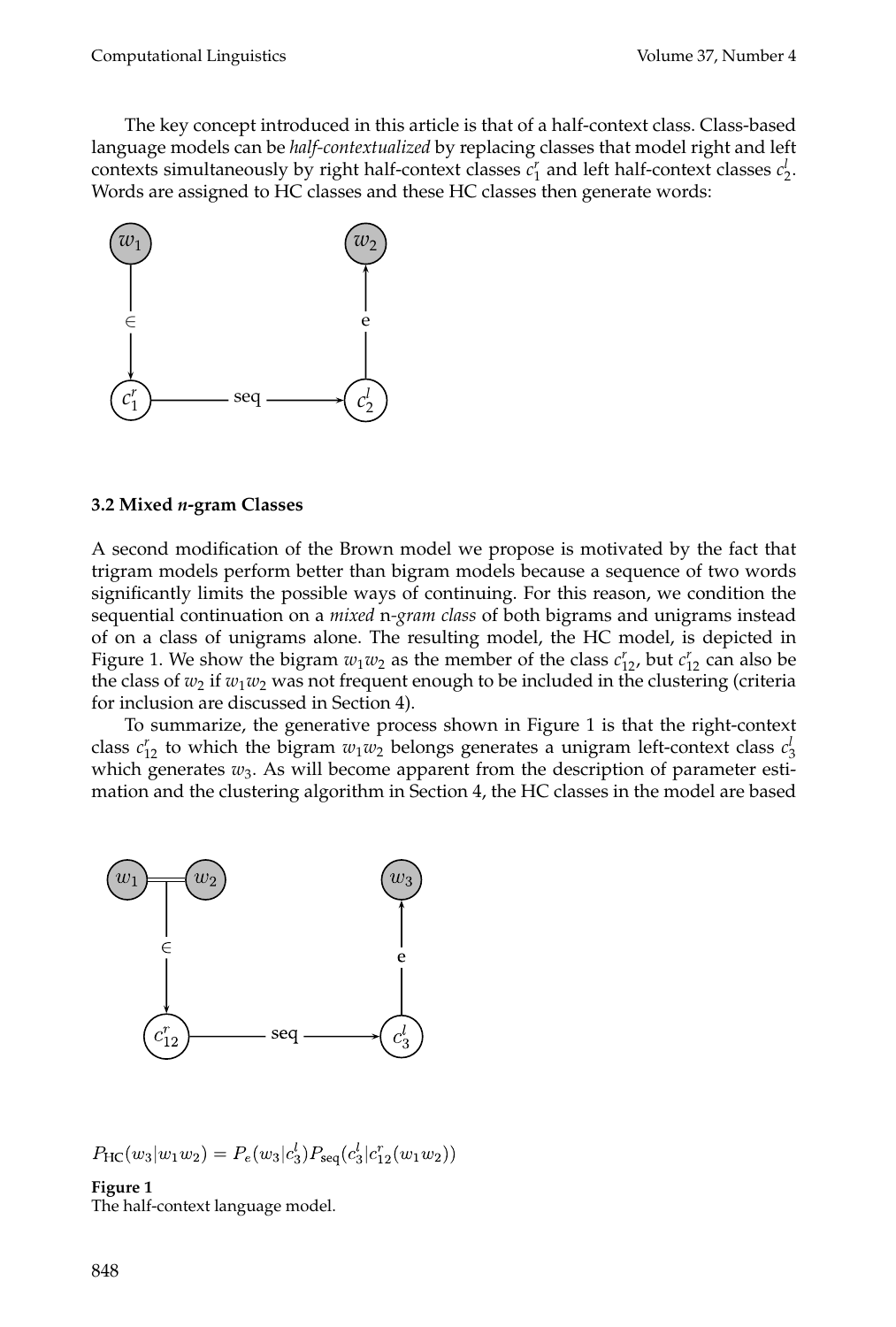on inward (IW) distributions only. The corresponding outward (OW) distributions are not taken into account in accordance with the HC hypothesis.

In addition to the novel use of half-contexts it is important to note that the right HC classes employed are mixed classes of unigrams and bigrams rather than of unigrams only. To our knowledge this represents the first such usage and can be motivated by the fact that frequent bigrams in language often behave similarly whereas the constituent unigrams do not. For example, the right HCs of the bigrams *University of* and *based in* are similar because both are often followed by locations; but the right HCs of *of* and *in* are much more diffuse and there are many prepositional objects that occur more often with *of* than with *in* (e.g., names of people) and others that occur more often with *in* than with *of* (e.g., *response*).

### **3.3 Discounting**

In initial experiments, we found that it was difficult to achieve an improvement using class-based generalization because for many contexts history-length interpolation is the better strategy for estimation. For a high-frequency event, it can be best to base estimates on instances of this event with identical history only—instead of smoothing them with other contexts that are in the same class.

Consider the unigram *Hong*. In 3,998 out of 4,045 cases in the training set part of our corpus of *Wall Street Journal* (WSJ) articles (consisting of 40 million words), it is followed by *Kong*. In this case, redistributing probability mass to other members of the class that *Kong* is a member of will decrease the estimate for *P*(*Kong*|*Hong*) (an estimate that should be close to 3,998/4,045) and decrease the model's performance. On the other hand, we have  $H(P(w|Mr)) \approx 11.9$  in our WSJ training set. Any of a large number of first and last names can occur after *Mr.* and a language model should reallocate some probability mass from names that did occur in this environment in the training set to those names that did not.

To treat these two different cases correctly, we use a variant of absolute discounting (Ney, Essen, and Kneser 1994). Following the notation of Chen and Goodman (1998), we first define the number  $N_{1+}(w_{1,n}\bullet)$  of distinct words that can occur after an *n*-gram in the training set:

$$
N_{1+}(w_{1,n}\bullet) = |\{w|C(w_{1,n}w) > 0\}|
$$

where  $C(w_{1,n})$  is the frequency of  $w_{1,n}$  in the training set.

We then define the exemplar-theoretic (ET) language model as follows:

$$
P_{\text{ET}}(w_{n+1}|w_{1,n}) = D \frac{N_{1+}(w_{1,n} \bullet)}{C(w_{1,n})} P_{\text{HC}}(w_{n+1}|w_{1,n}) + \frac{\max(0, C(w_{1,n}w_{n+1}) - D)}{C(w_{1,n})}
$$
(1)

The discount *D* is a parameter of the model that controls how much of each count is redistributed to the class-based model. In a way that is similar to other discounting methods, this formalization satisfies the two desiderata stated earlier: The estimates of high-frequency events are, in relative terms, much less affected than those of lowfrequency events.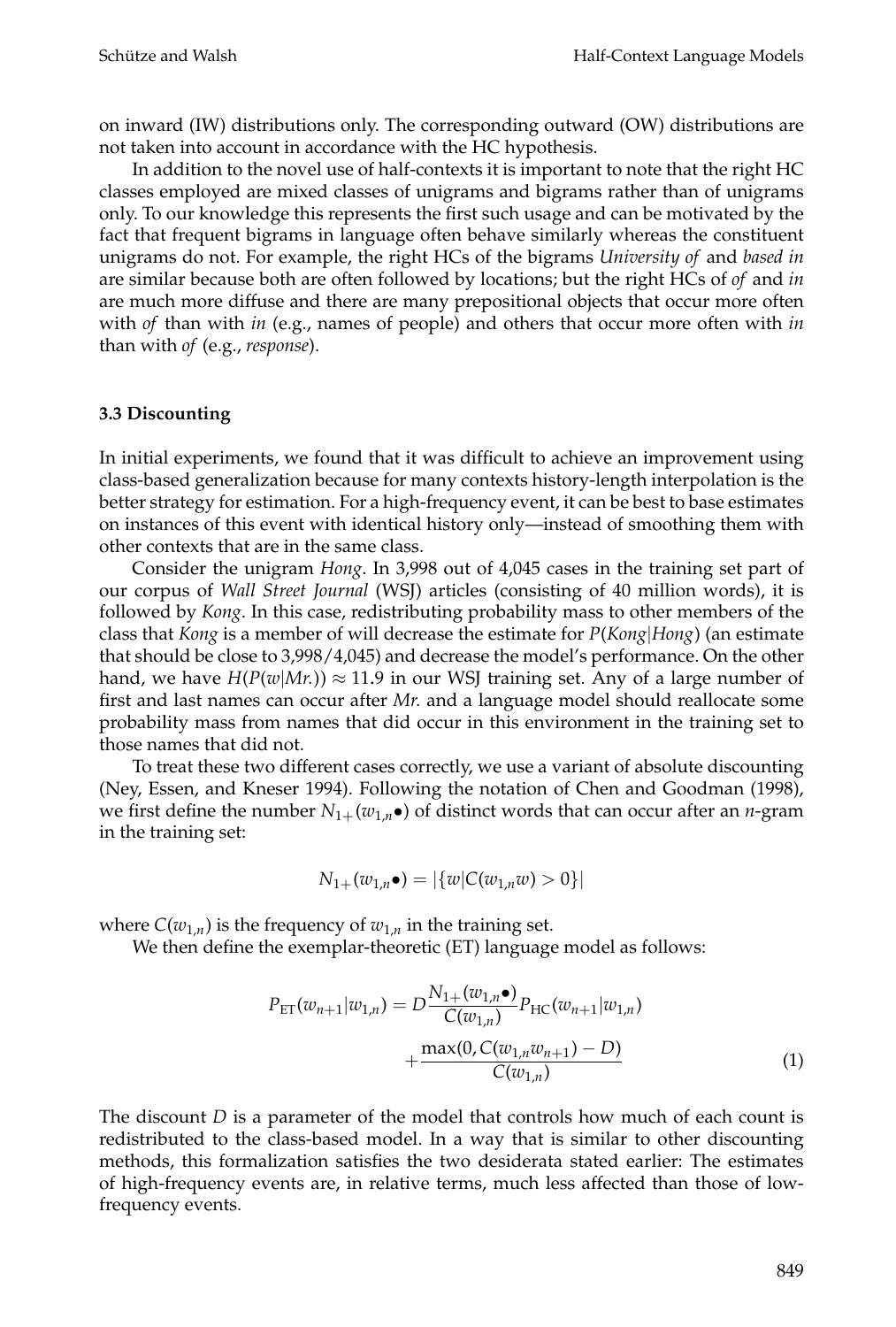$P_{ET}$  is the exemplar-theoretic model we will evaluate in the experiments described below. We use an analogous model for WC distributions. In that case,  $P_{\text{HC}}$  is simply replaced by  $P_{\text{WC}}$  in Equation (1).

To summarize, the innovations of our exemplar-theoretic model are (1) the use of HC classes instead of WC classes, (2) the use of mixed classes of unigrams and bigrams (instead of classes of unigrams), and (3) the use of absolute discounting to concentrate the effect of class-based generalization on rare hard-to-estimate events while leaving robust estimates based on frequent events largely unchanged.

# **3.4 Additional Related Work**

In addition to the motivating articles discussed earlier, other relevant work includes the randomization techniques applied by Emami and Jelinek (2005) to class-based *n*-gram language models. Half-context clusters are not at odds with a randomized approach as they could easily be implemented in such a fashion.

Other related research includes the "mixed" model employed by Uszkoreit and Brants (2008), in which a word bigram (as opposed to a class of bigrams) probabilistically generates a class. They use, in our terminology, whole-context classes. The experiments reported subsequently suggest that HC classes are preferable to WC classes in the Brown-type set-up (classes generating classes); we plan to investigate whether this is also true in a mixed model in future work.

Bassiou and Kotropoulos (2011) investigate two word-clustering techniques that operate on long-distance bigram probabilities (of varying distances) within a context and on interpolated long-distance bigram probabilities, both with a view to capturing long-distance dependencies. Evaluation of both clustering techniques—hierarchical clustering exploiting Mahalanobis distances to form compact clusters and Probabilistic Latent Semantic Analysis—demonstrates that the use of long distance bigrams or their interpolated varieties yield more compact and meaningful (in the case of interpolated long distance bigrams) word clusters than the use of the traditional bigram (and bigrams which employ trigger pairs over various histories). This research demonstrates an interesting avenue for contemporary models of word clustering and it would be no doubt interesting to see how such clustering strategies might contribute to half-context clustering, how their clusters would compare to those produced via bisecting *k*-means (though we cluster bigrams also), as proffered here, and indeed how long distance bigrams could be half-contextualized; these questions, however, are beyond the scope of the current article which seeks primarily to investigate the potential merits of halfcontextualization.

Related work by Justo and Torres (2009) explores the use of language models that employ classes containing phrases. They describe their models as *two-level* because specific language models act within the classes. Their first approach takes into account the probabilities between words which constitute the different phrases of a given class, that is, phrases are sequences of unconnected words and words are considered the basic lexical unit, and their second approach considers phrases to be indivisible lexical units. The first model is also interpolated with a standard word-based language model, and the second model is interpolated with a standard phrase-based model. Worderror-rate analyses in an ASR system indicate that these models are better than their traditional counterparts. These results provide useful motivation for extending classbased language models from classes of isolated words to classes of longer sequences, such as the classes of bigrams employed in the half-context model. Their research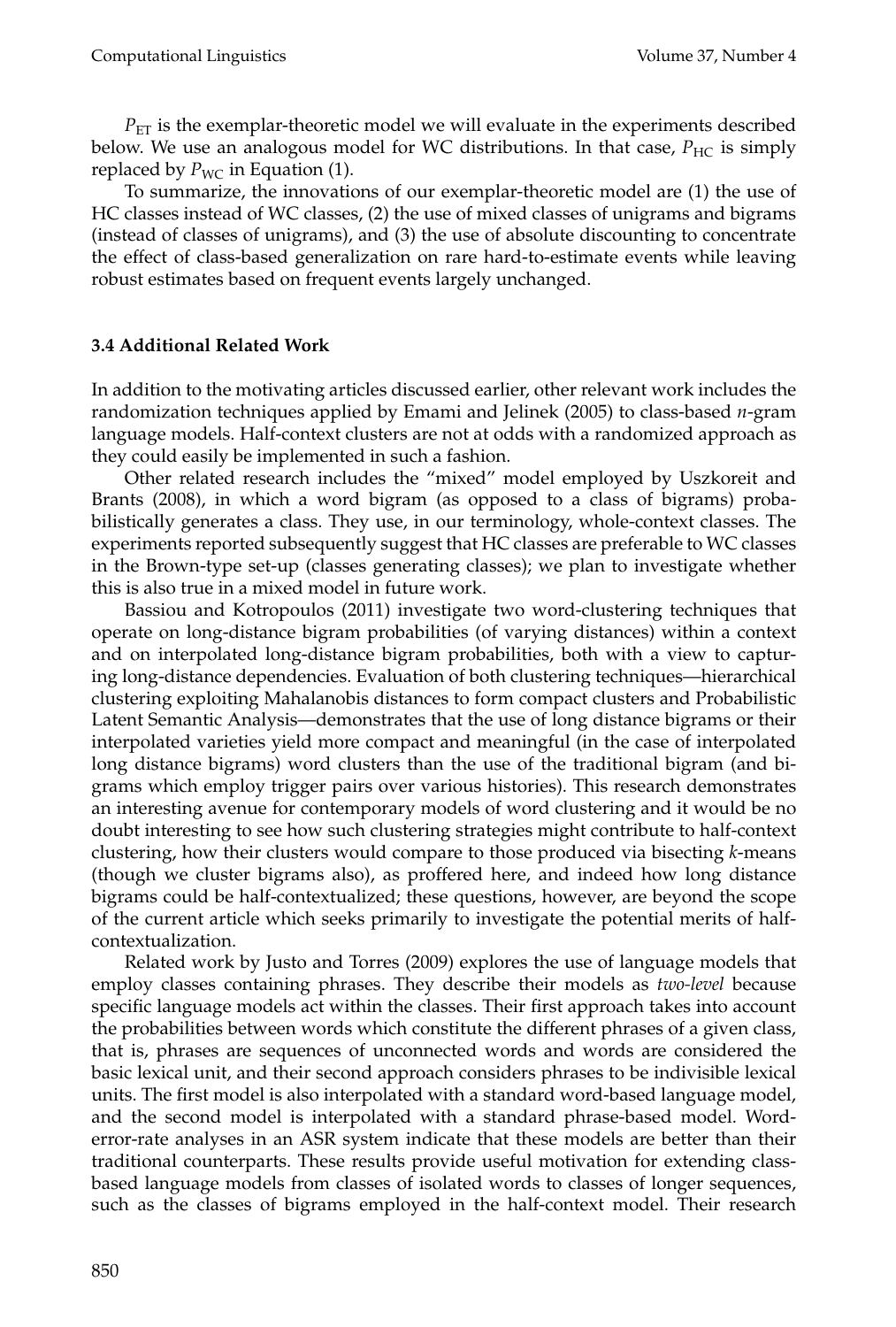does not, however, consider the different directional behaviors of words or bigrams as we do.

Zitouni and Zhou (2007, 2008) propose linearly interpolated hierarchical language models (and a back-off variety [Zitouni 2007]) where each vocabulary item constitutes a leaf node in a word-tree, words are clustered into classes, and, in a recursive process, classes are clustered into more general classes until the root is reached. The tree root is a class containing all vocabulary items. In attempting to estimate the likelihood of an *n*-gram event they linearly interpolate over different language models, each one of which is trained on one level of the tree. In this way they seek to strike a balance between specificity and generalization. In constructing the class hierarchy, words are represented by their probability given their left and right neighboring words over a vocabulary (equivalent to the whole-context representation discussed in this article) and similarity between words is established using the Kullback-Leibler distortion measure. Words occurring frequently in similar contexts should be clustered together with a view to finding a set of clusters that minimizes global discriminative information (see also Bai et al. 1998). The clustering algorithm is based on *k*-means. The use of a hierarchical tree, and interpolating over it, represents an interesting approach not at odds with our research (i.e., that is, half-context classes could form nodes in the tree), although our approach differs in the separate treatment of word contexts, the use of bigrams as class members, and in the clustering methodology.

Additional related work includes research by Bahrani et al. (2008), who build class-based models using the *k*-means algorithm and words represented in terms of vectors where each vector element corresponds to the number of times the word had a particular part of speech tag given a tagged corpus. This approach would typically yield much shorter feature vectors than approaches (including our own) which have vectors matching the vocabulary size, thus leading to lower time complexity. They do not, however, avail of classes of bigrams as we do, nor look at directional behavior of words (though half-contextualization using part of speech tags would be an interesting extension of both our model and theirs). Abdoos and Naeini (2008) use a clustering ensemble approach to categorize words, although it is unclear from their evaluation how such an approach compares, in terms of performance, to others in the literature. Gao et al. (2002) propose an asymmetric clustering model (ACM) grounded upon the apt observation that different clusters for predicted and conditional words should be employed, a view shared here. Their research does not present an explicit treatment of half-contextualization, however, nor considers halfcontextualization and the significance of inward distributional information as insights which meet language modeling needs. Furthermore, our evaluation also differs in that it involves comparison against a whole-context model and a modified KN trigram model, rather than a simple word trigram model. Our use of a mixed *n*-gram class of both bigrams and unigrams also represents a marked difference between approaches.

With regard to context direction Essen and Steinbiss (1992) also look at left and right contexts similarly to our approach. However, they do not compare half-context with whole-context approaches and they pursue a less efficient similarity-based approach in contrast to the class-based approach proposed here.

Finally, Dagan, Lee, and Pereira's (1999) similarity-based language model uses a similar word to the observed word as the conditioning context used to generate the next word in the sequence. Again, no comparison to whole-context approaches is made. A similarity-based approach is also difficult to use for large corpora as it would necessitate the calculation of similarity of every word to every other word in the corpus. Similarities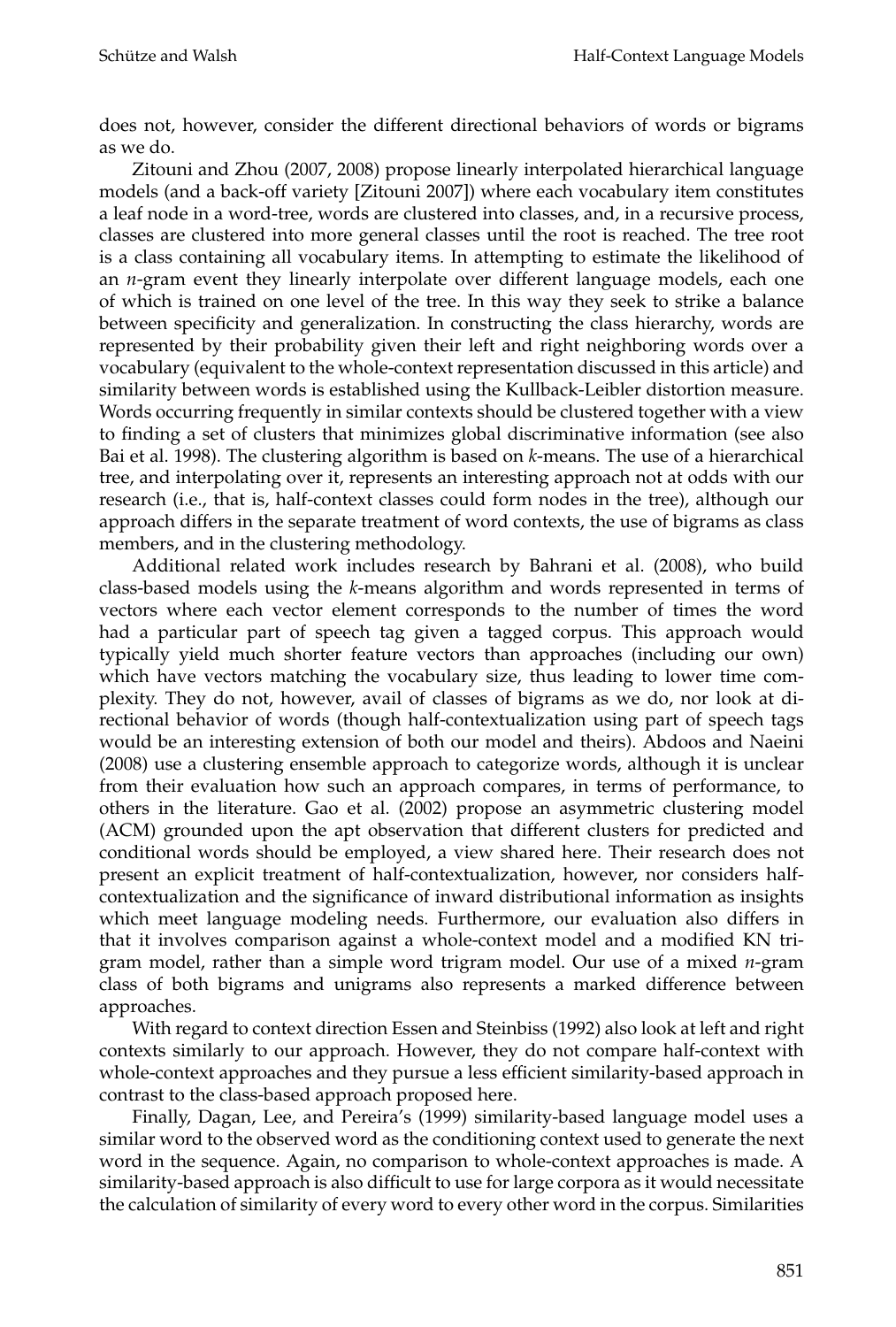can be computed more efficiently for a subset of words on a smaller corpus, but then many of the rare events that class and similarity based methods are most beneficial for will not be covered. Our analyses in Section 5.2 and Section 5.3 demonstrate that half-context modeling is most beneficial for rare events. Similar concerns apply to other similarity-based models, such as those proposed by Bengio et al. (2003) and Schwenk and Koehn (2008).

# **4. Parameter Estimation**

In this section we describe how the parameters of the model in Figure 1 are estimated. These parameters belong to two broad categories, namely, those which model the HC distributions  $(P^r$  and  $P^l$ ) and are used in the construction of clusters, and those which capture emission probabilities  $P_e$  and sequence probabilities  $P_{seq}$  that are used when the model is applied. Estimates were calculated on the basis of the training set part of a corpus of WSJ articles, 1987–1989, consisting of almost 50 million words, which will be described in more detail subsequently.

# **4.1 Clustering of HC Distributions**

In the clustering, *n*-grams are represented as HC distributions. These distributions are estimated using maximum likelihood as follows:

$$
P_{w_1w_2}^r(w_3) = \frac{C(w_1w_2w_3)}{\sum_w C(w_1w_2w)}
$$

$$
P_{w_2}^r(w_3) = \frac{C(w_2w_3)}{\sum_w C(w_2w)}
$$

$$
P_{\text{UNK}}^r(w_3) = \frac{C(w_3)}{\sum_w C(w)}
$$

$$
P_{w_3}^l(w_2) = \frac{C(w_2w_3)}{\sum_w C(ww_3)}
$$

$$
P_{\text{UNK}}^l(w_2) = \frac{C(w_2)}{\sum_w C(w)}
$$

Only a subset of items is clustered. When clustering unigrams we include all 54,243 unigrams that occur more than 10 times in the corpus as well as the unknown word UNK. For mixed clusterings of unigrams and bigrams we include all 378,109 unigrams and bigrams that occur more than 10 times and the unknown word UNK (thus, the unigram set is a subset of the mixed set). We call these sets *Suni* and *Smixed* and they are used for all HC and WC models herein, including the Brown model.

We employ bisecting *k*-means (Steinbach, Karypis, and Kumar 2000) to cluster HC distributions. The distance measure employed is Euclidean distance because the formal properties of *k*-means, including convergence, only apply to Euclidean spaces. Bisecting *k*-means is applied to a small random sample of the set of items: *k*-means first splits this random sample in two, then the largest existing cluster is split and so on until  $k = 512$ (or  $k = 1.024$ , depending on the experiment) clusters have been found. The size of the random sample is then doubled, items in the enlarged sample are assigned to cluster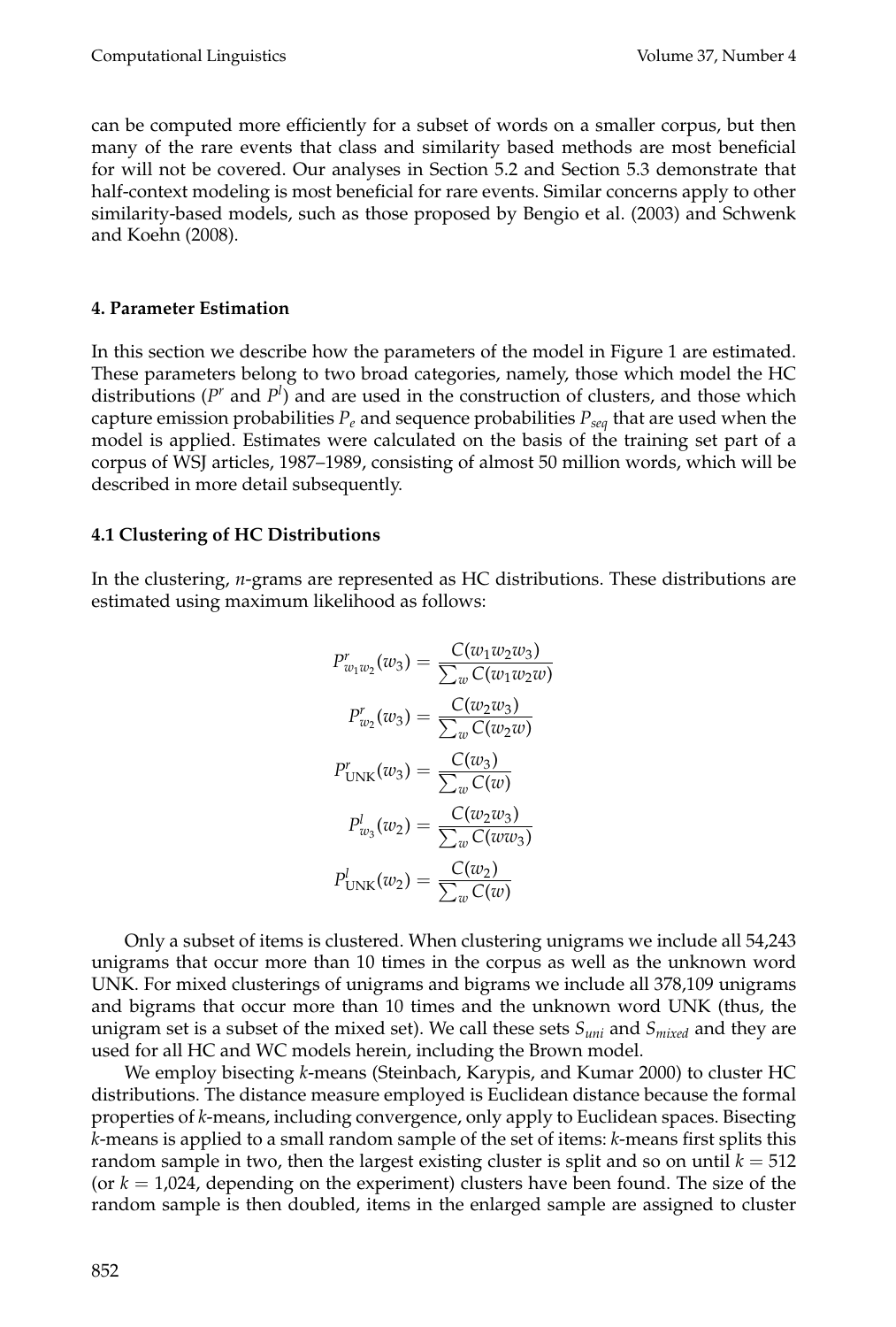centroids, and centroids are recomputed. The size of the sample is doubled again and so on until all items have been assigned.

Incremental doubling of the sample has the advantage that several iterations of reassignment and recomputation of centroids are performed (thus producing centroids that are good representatives of the overall distribution of items); and that at the same time the total number of assignments that needs to be computed is bounded by 2*M* where *M* is the number of items. Computing the assignments is responsible for almost all the computation time of *k*-means and more than 90% of the time needed to estimate the parameters of the exemplar-theoretic model.

We do not investigate the effect of the number of clusters *k* on the performance of class models in this article. As the default we chose  $k = 1,024$ , similar to Brown et al.'s experiments. Note that we have 512 left HC clusters and 512 right HC clusters, a total of 1,024 in the experiments with  $k = 512$ . We also experiment with  $2 \times 1.024$  clusters because one could also argue that this is the setting that is most comparable to Brown et al. We choose the powers of 2,  $k = 512$  and  $k = 1,024$  (instead of 500 and 1,000), for optimal compression and compact storage.

Two examples of half-context clusters (one left HC cluster and one right HC cluster) and their sizes are given in Table 1. The three most frequent words in the left HC cluster have similar left contexts (dominated by forms of *to be*) and different right contexts (large variety of part of speech forms). The three most frequent bigrams in the right HC cluster have similar right contexts (dominated by gerunds) and dissimilar left contexts (again a large variety of possibilities). In traditional whole-context clusters one would need to split the two clusters at least in two. For example, the right HC cluster in Table 1 would have to be split into one subcluster containing *without-first*/*of-improperly* and one subcluster containing *pain-and*. However, this presents two distinct disadvantages: (1) The extra clusters would require the estimation of more parameters, each based on fewer data points and hence less reliable, and (2) The left-context generalization, whereby *of-improperly* and *pain-and* have similar right contexts, would be lost.

Once clusters and cluster memberships have been computed, we need to determine the relevant right HC cluster  $c_{12}^r$  and left HC cluster  $c_3^l$  when computing the probability  $P(w_3|w_1w_2)$  according to the model in Figure 1. We do this as follows:

- 1. If  $w_1w_2 \in S_{mixed}$ , we use the right HC cluster that  $P^r_{w_1w_2}$  was assigned to.
- 2. Otherwise, if  $w_2 \in S_{mixed}$ , we use the right HC cluster that  $P_{w_2}^r$  was assigned to.
- 3. Otherwise, we use the right HC cluster that  $P_{UNK}^r$  was assigned to.
- 4. If  $w_3 \in S_{uni}$ , we use the left HC cluster that  $P_{w_3}^l$  was assigned to.
- 5. Otherwise, we use the left HC cluster that  $P^l_{UNK}$  was assigned to.

| Table 1<br>Examples of half-context clusters. |                                                                        |            |  |  |  |
|-----------------------------------------------|------------------------------------------------------------------------|------------|--|--|--|
|                                               | most frequent $n$ -grams in cluster                                    | size       |  |  |  |
| left HC cluster<br>right HC cluster           | unlikely, unclear, happening<br>pain-and, without-first, of-improperly | 753<br>248 |  |  |  |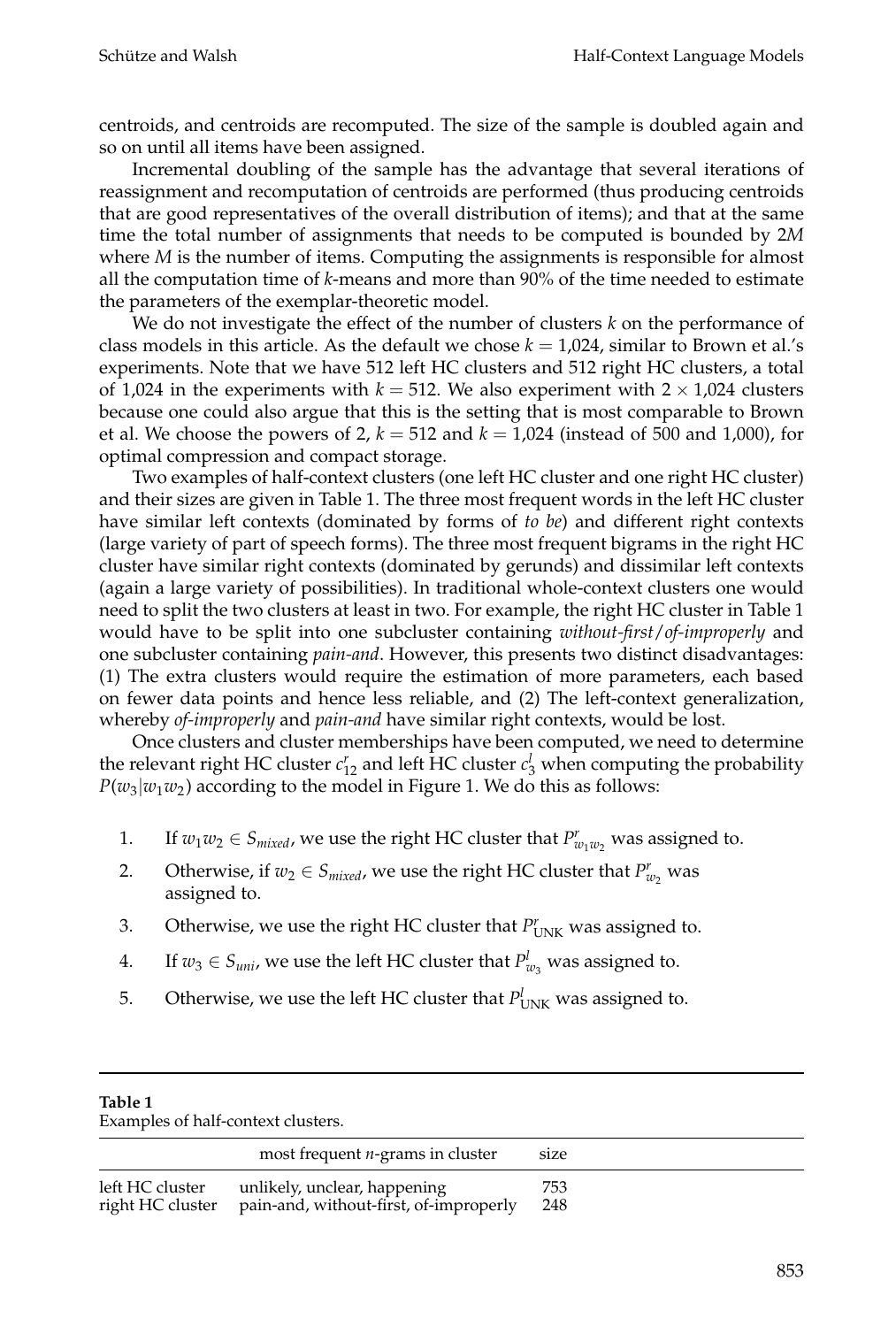#### **4.2 Emission and Sequence Probabilities**

**Emission probabilities** need only be estimated for left HC clusters in the exemplartheoretic model. They are estimated by maximum likelihood:

$$
P_e(w|c) = \frac{C(w)}{\sum_{w' \in c} C(w')}
$$

Cluster **sequence probabilities** are additively smoothed:

$$
P_{\text{seq}}(c^l|c^r) = \frac{C(c^rc^l) + \lambda}{C(c^r) + B\lambda}
$$

where  $\lambda = 0.1$ ,  $B \in \{512, 1,024\}$  is the number of HC clusters,  $C(c^r c^l)$  is the number of trigrams  $w_1w_2w_3$  occurring in the training set, where  $w_1w_2$  was assigned to  $c^r$  and  $w_3$  to  $c^l$ , and  $C(c^r)$  is the number of bigrams  $w'_1w'_2$  occurring in the training set, where  $w'_1w'_2$ was assigned to *c<sup>r</sup>* .

WC clusters are generated by representing an *n*-gram as the concatenation of two HC distributions, its left HC distribution and its right HC distribution. Clustering, membership assignment, and probability estimation are the same in all other respects.

#### **5. Experiments and Analysis**

A corpus of WSJ articles, 1987–1989, consisting of almost 50 million words, was randomly split into training set (80%), validation set (10%), and test set (10%).

Unigrams, bigrams, and trigrams and their counts were extracted from training, validation, and test sets. A modified KN model (Chen and Goodman 1998), termed  $P_{(KN)}$ , was estimated on the training set count files and applied to the test set using srilm, the SRI language modeling toolkit (Stolcke 2002). The same count files were the input to the HC and exemplar-theoretic model estimation and application procedure. Vocabulary size was the same for both KN and exemplar-theoretic models: 256,874 (the 256,873 words occurring in the training set and the unknown word). A total of 70.8% of tokens  $w_3$  in the test set occur in a context  $w_1w_2w_3$  occurring in the training set; for 22.2% of tokens only  $w_2w_3$  occurs in the training set; and for 6.7% only  $w_3$  occurs in the training set. The out-of-vocabulary rate is 0.27%. All validation and test set words that do not occur in the training set are mapped to the special unknown token UNK. In all interpolation experiments, the weight of the  $P_{(KN)}$  model is  $1 - \alpha$  and the weight of the model with which  $P_{(KN)}$  is interpolated is α. The validation set was employed to determine the optimum interpolation weight α and discount *D* for each case.

Total processing time for estimating the HC clusters for *Suni* and *Smixed* (lines 13 and 15 in Table 4, subsequently) was less than 3.5 hours on an Opteron 8214 processor.

In evaluating our model it seems appropriate to compare its performance against other class-based models. Consequently, the SRI toolkit was also used to construct a class bigram language model, following the incremental version of the algorithm proposed by Brown et al. (1992), which we simply term the  $P_{(\text{Brown})}$  model. A total of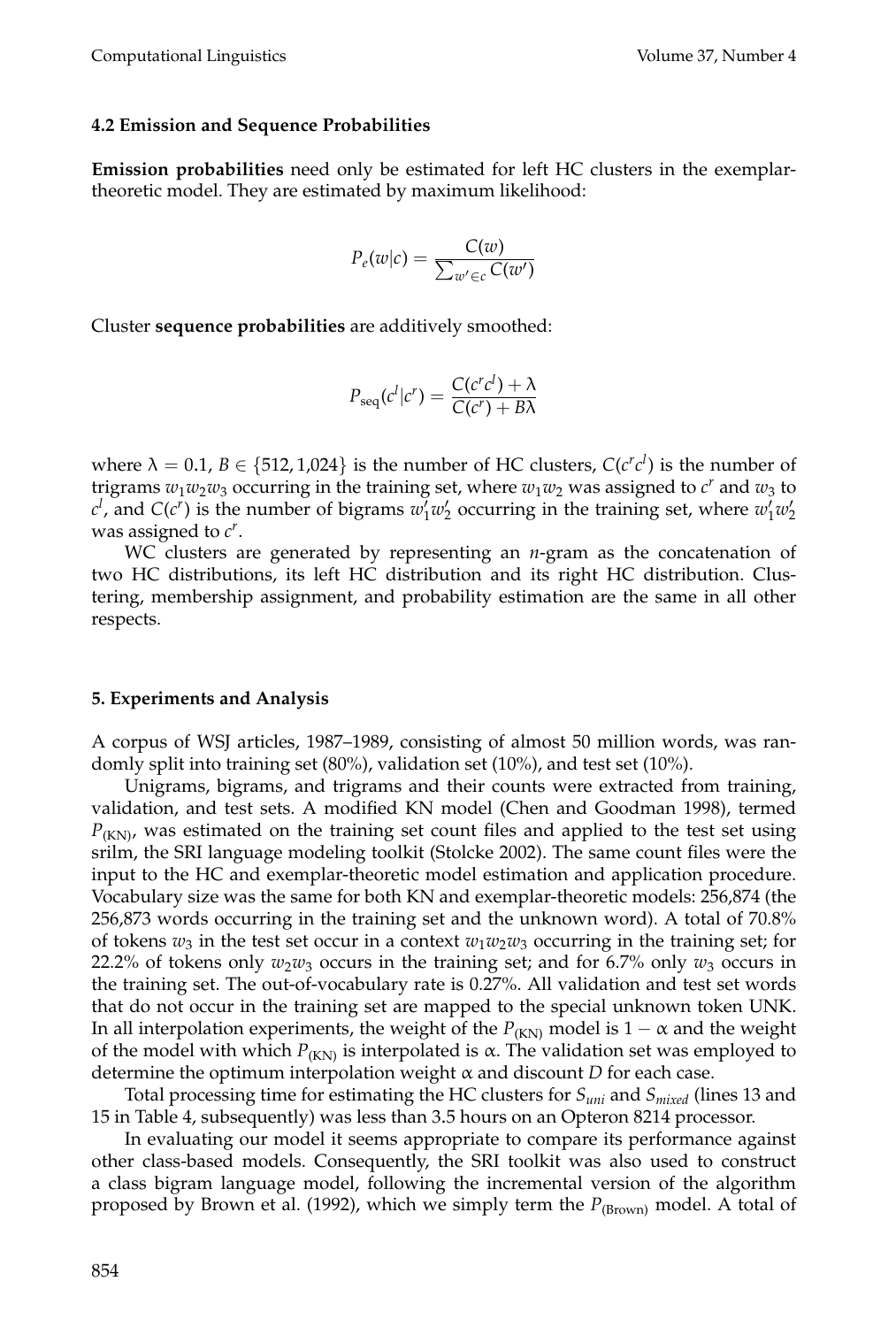### **Table 2**

Perplexity results for interpolation of  $P_{(Brown)}$  with a bigram model  $P_{(KN)}$ .  $\alpha = 0$  corresponds to  $P_{(KN)}$  alone,  $\alpha = 1$  corresponds to  $P_{(Brown)}$  alone.

| perplexity |            |        |  |
|------------|------------|--------|--|
| $\alpha$   | validation | test   |  |
| 0.000      | 164.52     | 164.80 |  |
| 0.025      | 164.08     |        |  |
| 0.050      | 164.03     | 164.33 |  |
| 0.075      | 164.15     |        |  |
| 0.100      | 164.40     |        |  |
| 0.200      | 166.25     |        |  |
| 1.000      | 245.14     | 245.45 |  |
|            |            |        |  |

### **Table 3**

Models used in our experiments.

| $P_{(KN)}$              | modified Kneser-Ney model                                |
|-------------------------|----------------------------------------------------------|
| $P_{\text{(ET-Brown)}}$ | exemplar-theoretic Brown model                           |
| $P_{(Half)}$            | exemplar-theoretic Half-Context model (Equation 1)       |
| $P_{(Whole)}$           | whole-context analogue of Equation 1                     |
| $P_{\text{(KN-Brown)}}$ | interpolation of $P_{(KN)}$ with $P_{(ET\text{-Brown})}$ |
| $P_{(KN\text{-Half})}$  | interpolation of $P_{(KN)}$ with $P_{(Half)}$            |
| $P_{\text{(KN-Whole)}}$ | interpolation of $P_{(KN)}$ with $P_{(Whole)}$           |

1,024 classes (the same number of classes as the combined left and right context clusters in the 2  $\times$  512 HC model) were derived from the training data.<sup>1</sup>

Table 2 presents results for the interpolation of  $P_{(\text{Brown})}$  with a bigram model  $P_{(\text{KN})}$ when applied to the validation set over a number of interpolation weights, followed by results from the test data using the optimum weight for the  $P_{(Brown)}$  model ( $\alpha = 0.05$ ) found during the validation phase.

It is clear from Table 2 that although interpolating a traditional class-based model with a KN bigram model does offer some benefit, this benefit is slight (perplexity  $=$ 164.80 for  $P_{(KN)}$  alone, versus 164.33 using the optimum interpolation weight on the test set). It is also clear that the traditional class-based model operating by itself ( $\alpha = 1.0$ , perplexity = 245.45) performs poorly relative to  $P_{(KN)}$ .

Of course the SRI class-based model employs whole-context classes, not halfcontext distributions which consider behavior to the left and right separately.

The following models, detailed in Table 3, were used in our experiments: modified Kneser-Ney ( $P_{(KN)}$ ); exemplar-theoretic half-context ( $P_{(Half)}$ ); exemplar-theoretic wholecontext ( $P_{(Whole)}$ ); exemplar-theoretic Brown ( $P_{(ET-Brown)}$ ); and  $P_{(KN\text{-Half})}, P_{(KN\text{-Whole})}$ , and *P*(KN-Brown), the interpolations of Kneser-Ney with exemplar-theoretic half-context, whole-context, and Brown, respectively.<sup>2</sup> Perplexity results, for each of these models, from the validation and test sets, are presented in Table 4. Order-2 in Table 4 implies

<sup>1</sup> Here we approximate Brown et al. (1992) who used 1,000 classes. As our classes are also being used to investigate language model compression in other work, we prefer to use powers of 2.

<sup>2</sup> Test set perplexities for Kneser-Ney in Table 2 (164.80) and Table 4 (165.13, line 1) differ slightly because of different handling of beginning and end of sentence symbols in the two experiments.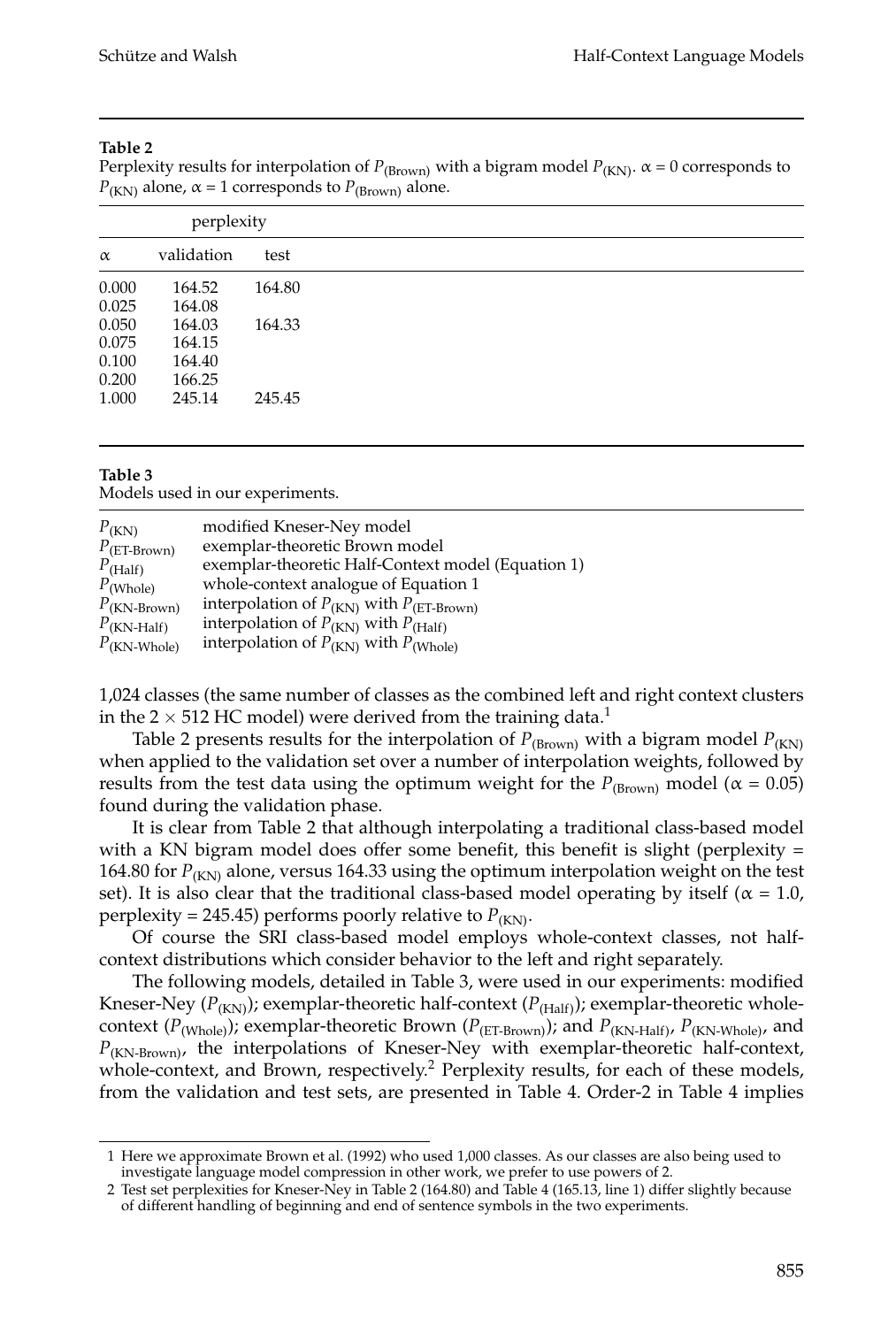#### **Table 4**

Perplexity results for Kneser-Ney, exemplar-theoretic Brown, exemplar-theoretic half-context, exemplar-theoretic whole-context, and interpolations.

| perplexity       |                            |                          |                                      |                                      |                                                                                    |                            |  |
|------------------|----------------------------|--------------------------|--------------------------------------|--------------------------------------|------------------------------------------------------------------------------------|----------------------------|--|
|                  | D                          | $\alpha$                 | validation                           | test                                 | order/model                                                                        | number of classes          |  |
| $\mathbf{1}$     |                            |                          | 164.83                               | 165.13                               | 2 $P_{(KN)}$                                                                       |                            |  |
| 2<br>3<br>4<br>5 | .8<br>1.0<br>$1.0\,$<br>.8 | 1.0<br>1.0<br>1.0<br>1.0 | 191.71<br>171.17<br>170.81<br>171.16 | 192.24<br>171.58<br>171.21<br>171.57 | 2 $P$ (ET-Brown)<br>2 $P_{(Half)}$<br>$2 P_{(Whole)}$<br>2 $P_{(Half)}$            | 512<br>512<br>512<br>1,024 |  |
| 6<br>7           | .8<br>$\cdot$              | 1.0<br>.2                | 170.75<br>163.97                     | 171.19<br>164.28                     | $2\ P(\text{Whole})$                                                               | 1,024<br>512               |  |
| 8<br>9           | .9<br>.7                   | .5<br>.4                 | 161.51<br>161.83                     | 161.82<br>162.13                     | $2 P_{(KN\text{-}Brown)}$<br>2 $P_{(KN\text{-Half})}$<br>2 $P_{(KN\text{-}Whole)}$ | 512<br>512                 |  |
| 10<br>11         | .6<br>.6                   | .5<br>.5                 | 161.37<br>161.53                     | 161.67<br>161.83                     | 2 $P_{(KN\text{-Half})}$<br>$2 P_{(KN\text{-}Whole)}$                              | 1,024<br>1,024             |  |
| 12               |                            |                          | 94.67                                | 94.94                                | $3 P_{(KN)}$                                                                       |                            |  |
| 13<br>14         | .8<br>.8                   | 1.0<br>1.0               | 105.31<br>107.99                     | 105.65<br>108.33                     | $3 P_{(Half)}$<br>$3 P$ (Whole)                                                    | 512<br>512                 |  |
| 15<br>16         | .5<br>.5                   | $\cdot$ 4<br>.4          | 88.91<br>89.39                       | 89.15<br>89.63                       | $3 P_{(KN\text{-Half})}$<br>$3 P(KN\text{-Whole})$                                 | 512<br>512                 |  |

that only unigrams are clustered in the exemplar-theoretic models and the Kneser-Ney model is a bigram model. As for order-3, this implies that both unigrams and bigrams are clustered together in the exemplar-theoretic models and that the Kneser-Ney model is a trigram model.

For lines 7–11 and 15–16, the parameters  $\alpha$  and *D* that were optimal on the validation set are given. For lines 2–6 and 13–14, the optimal value of *D* on the validation set for  $\alpha = 1$  (that is, 0 weight for the  $P_{(KN)}$  model) was chosen.

The  $\alpha$  parameter on lines 8–11 and 15–16 indicates that half- and whole-context models are as valuable, or nearly so, as the KN models: The interpolation weight of half/whole-context models is either 0.4 or 0.5. In contrast, the Brown class model (line 7) receives a lower weight of 0.2, indicating that it is less valuable in the interpolation with KN.

The discount parameter *D* determines the influence of class-based generalization in the overall model. Again, the Brown model receives the smallest weight (line 7). For both *D* and α, the lowest half/whole-context model values are those for the KN order-3 interpolations on lines  $15-16$ :  $D = .5$ ,  $\alpha = .4$  (value of  $\alpha$  tied with KN order-2 interpolation on line 9). This may be a reflection of the fact that class-based generalization is contributing more to better performance in order-2 models because order-2 models have a much lower baseline performance.

For order-2 the differences between HC and WC models are small (lines 3 vs. 4, 5 vs. 6, 8 vs. 9, 10 vs. 11). For order-3, exemplar-theoretic half-context is clearly better than exemplar-theoretic whole-context (lines 13 vs. 14), although that difference is reduced in the two interpolated models  $P_{(KN\text{-}Half)}$  and  $P_{(KN\text{-}Whole)}$  (lines 15 vs. 16). On this evidence it would appear that the combination of left and right context information into a single context distribution (i.e., a whole-context approach) is redundant, if not harmful. This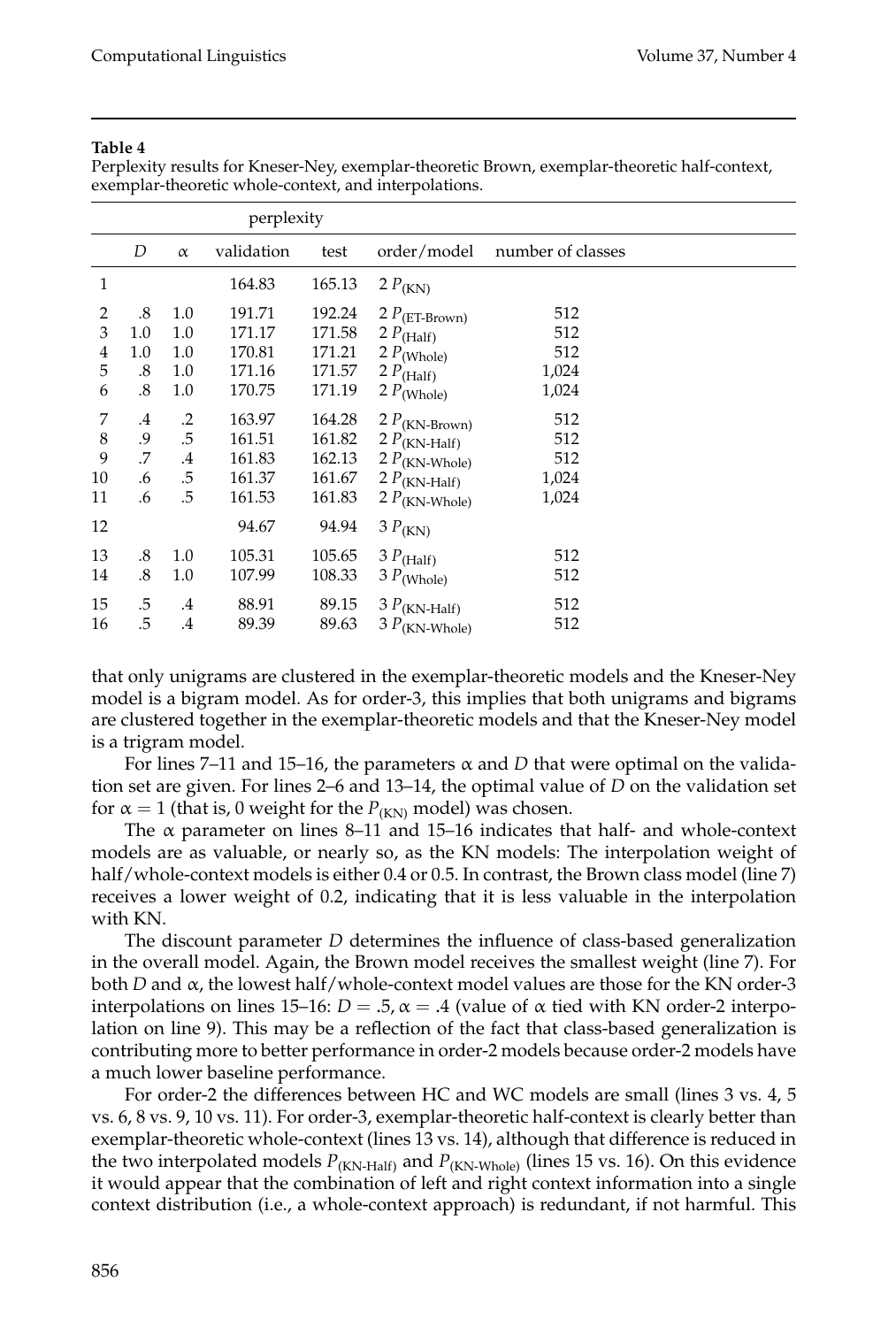is evidence for the half-context hypothesis put forward at the beginning of the article: Outward distributions, present in WC representations but absent in HC representations, do not seem to be helpful in class-based generalization, and are perhaps even harmful in order-3.

One reason why HC models perform better for order-3 than WC models could be that unigrams and bigrams are clustered together for the order-3 models. Although it makes sense to treat, say, the right contexts of *from Mark* and *Martin* as similar, the distributional patterns of the two *n*-grams are very different if the left context is also taken into account, which is the case for WC models.

We could attempt to extend the exchange algorithm that has most often been used for class-based language modeling to half-context clustering. This is beyond the scope of this article, however. Instead, we compare the order-2 WC experiments directly with the Brown classes. We do this to make sure that our good results for HC models are not due to the fact that we use a weak WC baseline. As we will argue now, our WC baseline is at least as good or even better than Brown clustering.

There are two set-ups that can be argued to be directly comparable to the Brown experiments reported here: either 512 left HC classes and 512 right HC classes (lines 2–4, 7–9, and 13–16); or 1,024 left HC classes and 1,024 right HC classes (lines 5–6 and 10–11). In the Brown experiments (lines 2 and 7), Equation (1) is used in the same way as in the HC/WC experiments except that class membership is based on the classes induced by srilm (corresponding to the experiments in Table 2). The comparisons on lines 2 vs. 4 and 6 and 7 vs. 9 and 11 clearly show that the quality of bisecting *k*-means whole-context clustering is comparable to, if not better than, Brown-type whole-context clustering. That is, keeping the representation constant in both cases (i.e., whole-context) enables us to see the algorithmic benefits of bisecting *k*-means as it appears to offer more useful clusters than those produced by the exchange algorithm.

Finally, although the exemplar-theoretic models are clearly outperformed by the  $P_{(KN)}$  model (lines 1 vs. 3–6, 12 vs. 13–14), it is important to note that the combination of the  $P_{(KN)}$  model and the exemplar-theoretic models outperforms the stand-alone  $P_{(KN)}$ model (lines 1 vs. 8–11, 12 vs. 15 and 16). This is strong evidence that a combined classbased and history-length-interpolated model is superior to history-length interpolation by itself.

# **5.1 Establishing Significance**

Although the perplexity results documented here provide tangible support in favor of the half-context hypothesis, it would nevertheless be desirable to establish if the perplexity scores are indicative of improvements that are statistically significant. To this end, the following significance test was performed. The test set has a length of 2,800,613 words. These 2,800,613 positions are divided into 47 bins, corresponding to the part-ofspeech of the word at that position that is most frequent in the training set. $3$  This was based on a tagging of the training set with TreeTagger (Schmid 1994). One additional bin

<sup>3</sup> We initially performed this test by assigning word types randomly to bins. We found that this "random" version of the test was unrealistically sensitive (all differences were highly significant) because differences in perplexity were highly correlated across bins. For example, if a model has a beneficial effect on names only and names are randomly distributed across bins, then perplexity will be better for every bin, which we would then interpret as significance. To reduce correlation across bins, we then defined bins on the basis of part of speech. As a result all names (or rather words whose dominant part of speech is a proper noun) will be in one bin that is not correlated with all other bins.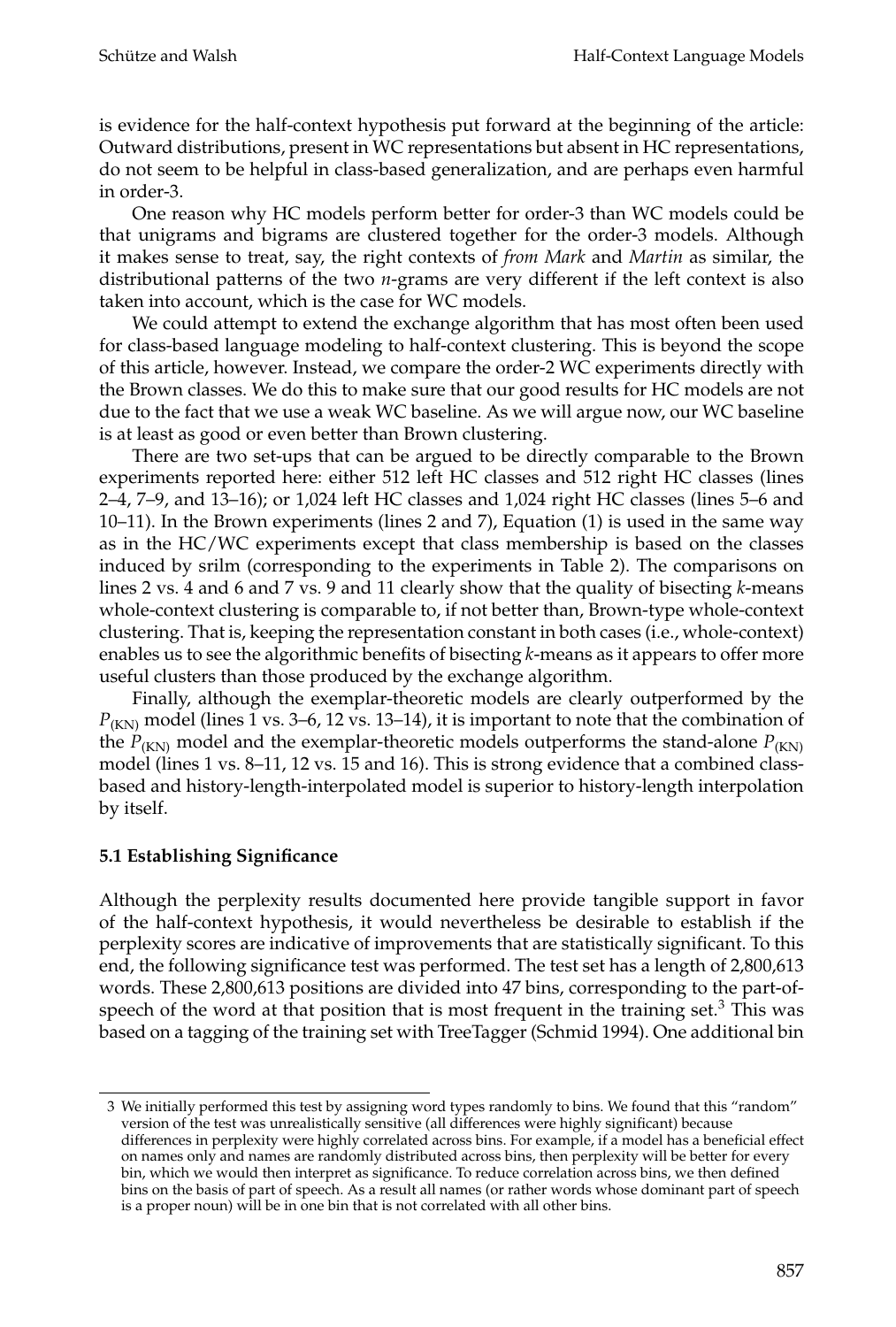contains all positions with a number of rare tags (e.g., FW, 'foreign word') and unknown words. Two models are then compared by computing perplexity separately for each bin, counting the number of bins where the first model performs better than the second, and testing the significance of this count using the exact binomial test. This significance test is not very sensitive in some cases because the positive effect of class generalization can be concentrated on a few parts of speech. To the extent that half-context and wholecontext classes approximate part-of-speech information, this makes it more difficult to show significance because a number of bins may not be affected by the model. However, as we will see subsequently the test is sufficiently sensitive for the key results of the article.

A number of noteworthy points can be made on the basis of the results of these significance tests. As all models of order-3 significantly (and unsurprisingly) outperform those of order-2, both order types are considered separately in the discussion that follows. All significant results are with respect to  $p = 0.05$ .

With regard to the uninterpolated order-2 models (Table 4 models 1–6), the experiments indicate no significant improvement between models, with the exception that all models ( $P_{(KN)}$ ,  $P_{(H\text{alf})}$ , and  $P_{(Whole)}$  512 classes, and  $P_{(H\text{alf})}$  and  $P_{(Whole)}$  1,024 classes) are significantly better than  $P_{(ET-Brown)}$ . Although such a result sheds no light on the veracity of the half-context hypothesis, it nevertheless demonstrates that our exemplartheoretic models are competitive at order-2 and are superior to  $P_{(ET-Brown)}$ . Concerning the interpolated order-2 models (Table 4 models 7–11), a similar story presents itself, that is, there is no significant difference between the interpolated models with the exception that all interpolated models ( $P_{(KN\text{-Half})}$  and  $P_{(KN\text{-Whole})}$  512 classes, and  $P_{(KN\text{-Half})}$  and  $P_{(KN\text{-}Whole)}$  1,024 classes) improve significantly on  $P_{(KN\text{-}Brown)}$ . It should be noted, however, that the better performance of the five order-2 class-based models (lines 7–11), including  $P_{(KN\text{-Brown})}$ , compared to  $P_{(KN)}$ , is statistically significant; this is in keeping with previous findings in the literature and demonstrates that class-based generalization can complement history-length modeling.

As for the order-3 models (Table 4 models 12–16), here the significance results demonstrate that half-contextualization yields statistically significant improvements over whole-context models. Specifically,  $P_{(Half)}$  significantly outperforms  $P_{(Whole)}$ , and  $P_{(KN\text{-Half})}$  significantly outperforms  $P_{(KN\text{-}Whole)}$ . In addition, although  $P_{(KN)}$  demonstrates superior performance to  $P_{(Whole)}$  and  $P_{(Half)}$ , interpolation with either of our exemplartheoretic models yields significantly better performance over  $P_{(KN)}$  alone. That is, both  $P_{(KN\text{-}Whole)}$  and  $P_{(KN\text{-}Half)}$  significantly improve on  $P_{(KN)}$ .

Overall, these significance results indicate the potential merits of our models. All four exemplar-theoretic models outperform the Brown varieties and the models offer significant improvements versus  $P_{(KN)}$  when interpolated at orders 2 and 3. Indeed, *P*<sub>(KN-Half)</sub> significantly beats every other model. Crucially, however, in our view, are the results of order-3 which demonstrate the significant benefits of half-contextualization as these lend considerable corroborative weight to our half-context hypothesis.

# **5.2 Context-Specific Analysis**

In order to better understand the relative strengths and weaknesses of the  $P_{(KN\text{-Half})}$ ,  $P_{(KN\text{-}Whole)}$ , and  $P_{(KN)}$  models, Table 5 illustrates their performance in fine-grained context-specific detail.  $P_{(KN\text{-Half})}$ ,  $P_{(KN\text{-Whole})}$ , and  $P_{(KN)}$  in Table 5 correspond to lines 15 (order-3  $P_{(KN\text{-Half})}$ ), 16 (order-3  $P_{(KN\text{-Whole})}$ ), and 12 (order-3  $P_{(KN)}$ ) in Table 4, respectively.

The table is a stratification into 17 strata of the positions  $w_3$ , occurring in context  $w_1w_2w_3$ , in the validation set according to length |h| of history used by the half-context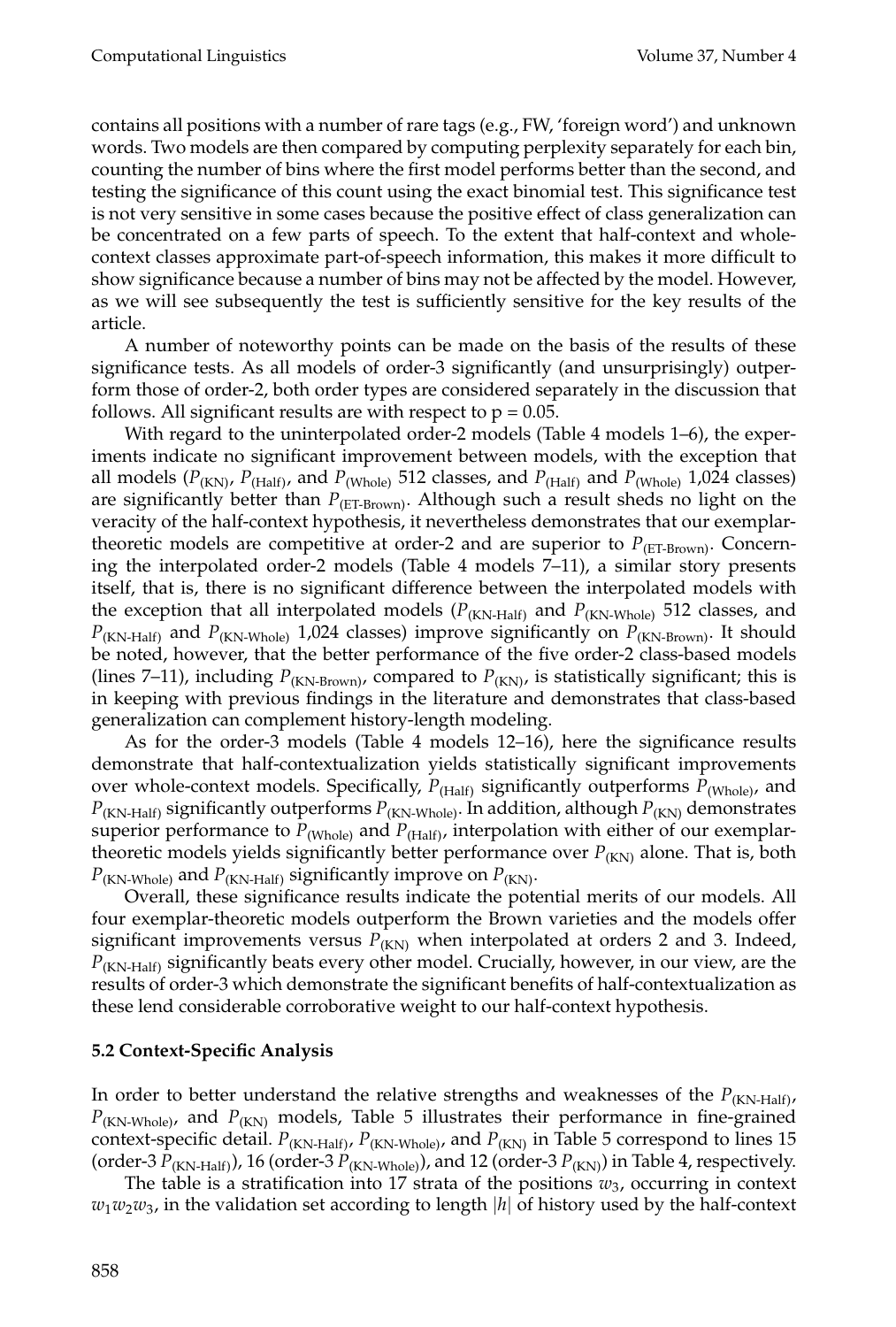#### **Table 5**

Context-specific analysis of model performance.  $|h|$  is the length of the history used by  $P_{(KN\text{-Half})}$ and  $P_{(KN-Whole)}$  for prediction.  $f_3$  is the training set frequency of  $w_3$ .  $f_{1,3}$  is the training set frequency of  $w_1w_2w_3$ . The number of tokens and types of  $w_1w_2w_3$  for the validation set are also provided. KN-Half corresponds to line 15 in Table 4 (the interpolation of Kneser-Ney and exemplar-theoretic half-context); KN-Whole to line 16 (the interpolation of Kneser-Ney and exemplar-theoretic whole-context); and KN corresponds to line 12 (the order-3  $P_{(KN)}$  model); .  $L_{(KN\text{-Half})}$  is the log likelihood of  $P_{(KN\text{-Half})}$  on the validation set.  $\Delta_{(KN\text{-Whole})}$  and  $\Delta_{(KN)}$  are the differences in log likelihood of these models from *L*(KN-Half) on the validation set. The *l* value gives average per-position log likelihood on the validation set and δ values per position differences. The three largest absolute differences in each delta column are in **bold**.

|                                                         | h <br>$f_3$<br>$f_{1,3}$                                                                                                                                                                 | tokens<br>types                                                                                                                                        |                                                                                                          | $\Delta_{\rm (KN\text{-}Whole)}$<br>$\Delta_{\rm (KN)}$                                                                                            | (KN-Half)                                                                            | $\delta_{\rm (KN}$ Whole)<br>$\delta_{\rm (KN)}$                                                                                                     |  |
|---------------------------------------------------------|------------------------------------------------------------------------------------------------------------------------------------------------------------------------------------------|--------------------------------------------------------------------------------------------------------------------------------------------------------|----------------------------------------------------------------------------------------------------------|----------------------------------------------------------------------------------------------------------------------------------------------------|--------------------------------------------------------------------------------------|------------------------------------------------------------------------------------------------------------------------------------------------------|--|
| $\mathbf{1}$                                            | $\geq 0$<br>$\theta$<br>>0                                                                                                                                                               | 62,810<br>61,453                                                                                                                                       | $-151,604$                                                                                               | 1,545<br>$-4$                                                                                                                                      |                                                                                      | $-2.41 - 0.00$<br>0.02                                                                                                                               |  |
| 2<br>$\mathfrak{Z}$<br>4<br>5<br>6<br>7<br>$\,8\,$<br>9 | $10-9$<br>$\overline{0}$<br>$11-9$<br>>1<br>$1 \geq 10$<br>$\overline{0}$<br>$1 \ge 10$<br>$\mathbf{1}$<br>$\overline{2}$<br>1 >10<br>$1 > 10$ 3-4<br>$1 > 105-9$<br>$1 \geq 10 \geq 10$ | 10,529<br>10,482<br>1,249<br>1,132<br>673,816 666,307<br>115,562 109,492<br>48,165<br>43,296<br>42,903<br>35,839<br>33,199<br>23,429<br>1,967<br>1,153 | $-54,333$<br>$-2,837$<br>$-1,626,791 -114$<br>$-170,263$<br>$-34,540$<br>$-21,703$<br>$-9,045$<br>$-282$ | $-17 -1,770$<br>$\overline{0}$<br>$-114$<br>24,439<br>10,378<br>139<br>$-2,385$<br>31<br>18<br>$-3,474$<br>8<br>$-3,123$<br>$\mathbf{0}$<br>$-158$ | $-2.27$<br>$-1.47$<br>$-0.72$<br>$-0.51$<br>$-0.27$<br>$-0.14$                       | $-5.16 - 0.00 - 0.17$<br>$0.00 - 0.09$<br>$-2.41 - 0.00$<br>0.04<br>0.00<br>0.09<br>$0.00 - 0.05$<br>$0.00 - 0.08$<br>$0.00 - 0.09$<br>$0.00 - 0.08$ |  |
| 10<br>11<br>12<br>13<br>14<br>15<br>16<br>17            | $\theta$<br>$20-9$<br>$21-9$<br>$\geq1$<br>$2 \ge 10$<br>$\overline{0}$<br>2 > 10<br>1<br>$\overline{2}$<br>2 > 10<br>$2 > 10$ 3-4<br>$2 \ge 105-9$<br>$2 \ge 10 \ge 10$                 | 33,410<br>33,076<br>9,278<br>8,310<br>718,269 702,377<br>259,856 241,428<br>161,628 141,797<br>214,073 173,784<br>308.716 211.119<br>2,407,403 337,259 | $-191,114$<br>$-42,757$<br>$-2,891,127$<br>$-383,855$<br>$-447,205$<br>$-553,419$<br>$-2,639,923$        | $816 - 5,866$<br>1<br>4,479<br>$5266 - 72,624$<br>$-724,464$ 1324 109,446<br>717<br>22,986<br>693<br>19,603<br>745<br>13,821<br>21,844<br>2179     | $-5.72$<br>$-4.61$<br>$-4.03$<br>$-2.79$<br>$-2.37$<br>$-2.09$<br>$-1.79$<br>$-1.10$ | $0.02 - 0.18$<br>0.00<br>0.48<br>$0.01 - 0.10$<br>0.01<br>0.42<br>0.00<br>0.14<br>0.09<br>0.00<br>0.04<br>0.00<br>0.01<br>0.00                       |  |

and whole-context models (0, 1, or 2), frequency  $f_3$  of  $w_3$  in the training set, and frequency  $f_{1,3}$  of  $w_1w_2w_3$  in the training set. Each line gives statistics for one stratum. We explain the statistics for the example of stratum 13. This stratum contains all positions  $w_3$  in the validation set that satisfy the following three conditions:  $w_1w_2$  is a bigram that half- and whole-context models use for class-based prediction ( $|h| = 2$ );  $w_3$ 's frequency in the training set is at least 10; and the trigram  $w_1w_2w_3$  occurred exactly once in the training set. There are 259,856 validation set positions in this stratum, corresponding to 241,428 different trigram types *w*1*w*2*w*3. The log likelihood of this subset of the validation set for *P*(KN-Half) is −724,464. This log likelihood of −724,464 is better by 1,324 than that of  $P_{(KN\text{-}Whole)}$  and better by 109,446 that that of  $P_{(KN)}$ . The per-position (average) log likelihood of *P*<sub>(KN-Half)</sub> is −2.79. This per-position log likelihood is better by 0.01 than that of  $P_{(KN\text{-}Whole)}$  and better by 0.42 that that of  $P_{(KN)}$ .

The 17 strata were chosen so as to get good resolution on the contexts that distinguish the models. These are the contexts that contain a history that is used by the class models (lines 4–9 and 12–17). The other five strata (1, 2, 3, 10, 11) are comparatively small and have a small impact on overall difference in log likelihood. The KN model interpolates predictions for histories of different lengths. In general, this will include the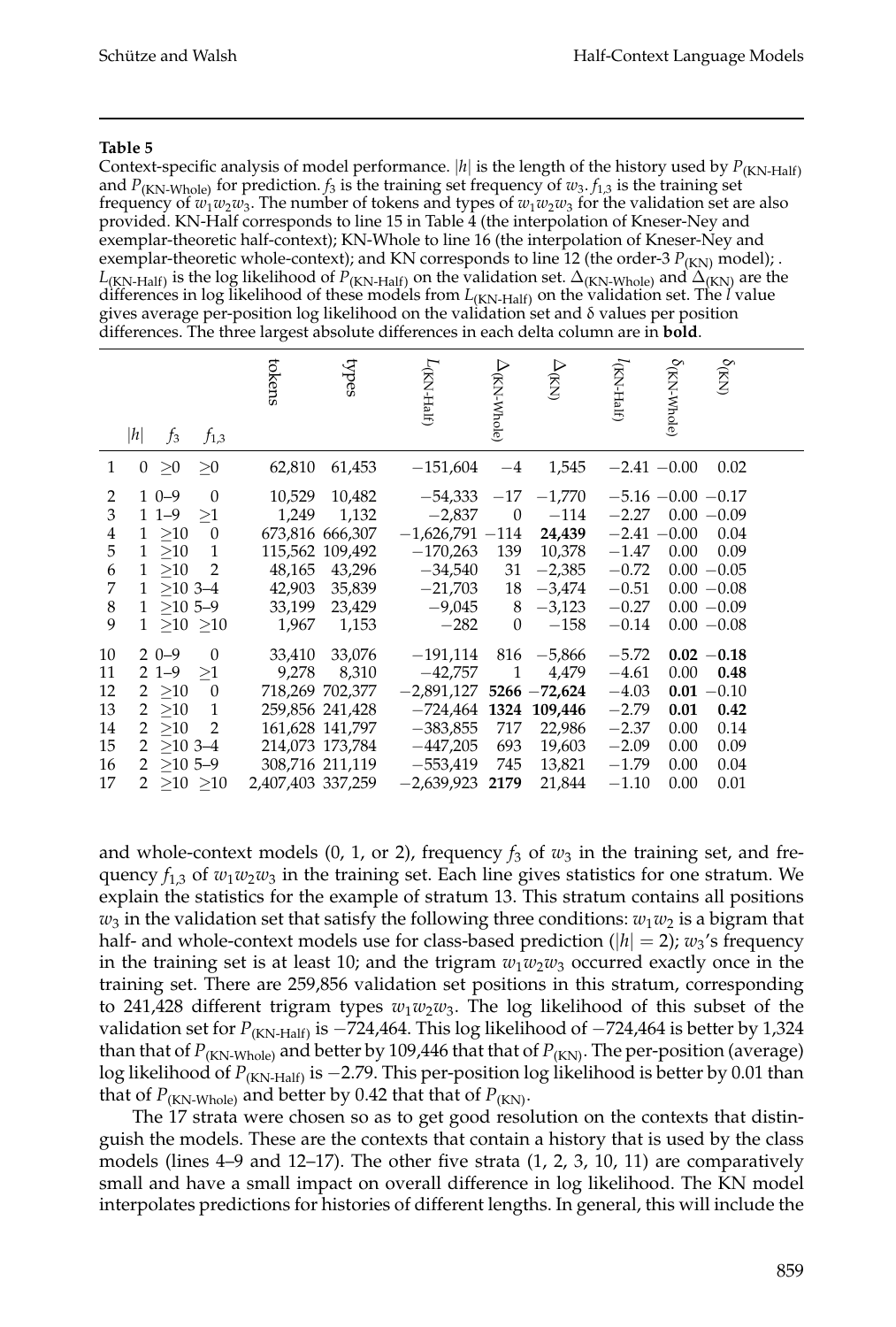history that the class-based models use, but also include other lengths. For example, in cases where the class-based model is using a length-2 history, the KN model interpolates length-2, length-1, and length-0 histories.

We first compare  $P_{(KN\text{-Half})}$  and  $P_{(KN)}$ . In general,  $P_{(KN\text{-Half})}$  performs better than  $P_{(KN)}$ if a history of length 2 is available for prediction and the predictee  $w_3$  occurred at least once in the identical context in the training set (lines 11, 13–17,  $\Delta_{(KN)}$  is positive for these strata). Stratum 11 contains a small number of positions and consequently contributes little to  $\Delta_{KNN}$ , but the per position difference is the largest of any stratum (0.48). In contrast, the per-position difference for stratum 17 is small, but the overall contribution to  $\Delta_{K}$  is still noticeable since this stratum is the largest. The overall contribution of all length-2 history strata to  $\Delta_{(KN)}$  is 113,689 (the sum of rows 10–17 of the corresponding column) and is thus responsible for the majority of the perplexity improvement due to half-context modeling.

The two strata 10 and 12 are exceptions. Per-position decrease in performance is large for half-context modeling and the overall impact is also large for stratum 12. In these two cases,  $P_{(KN)}$  backs off to context length 1 for prediction. Recall that, in contrast,  $P_{(KN\text{-Half})}$  uses only one context length for prediction, the longest that is available. So on line 12, *P*<sub>(KN-Half)</sub> underpredicts the next word  $w_3$  using a bigram  $w_1w_2$  because  $w_3$  did not occur in that position in the training set ( $f_{1,3} = 0$ ).  $P_{(KN)}$  can also use the unigram  $w_2$  for prediction and computes better estimates in cases where  $w_2w_3$  occurred in the training set. We are planning to address this problem in future work on the half-context model.

A similar problem for  $P_{(KN\text{-Half})}$  can be observed on lines 6–9. In these cases,  $P_{(KN)}$  can use both the unigram  $w_2$  and the bigram  $w_1w_2$  for prediction. Note that the values for  $f_{1,3}$ indicate that the trigram  $w_1w_2w_3$  occurred at least twice in the training set.  $P_{(KN\text{-Half})}$  only uses the unigram  $w_2$  because the bigram  $w_1w_2$  was not frequent enough to be included in the model as a bigram. The results on lines 6–9 suggest that further improvements of *P*(KN-Half) are possible by interpolating predictions of histories of different lengths.

Large improvements are realized by  $P_{(KN\text{-Half})}$  in strata 4 and 5. For these two strata, the trigram  $w_1w_2w_3$  has frequency 0 or 1 and therefore the length-2 component of  $P_{(KN)}$ does not predict  $w_3$  well.  $P_{(KN\text{-Half})}$  achieves good predictions because the single word  $w_2$  used for prediction occurred frequently ( $f_3 \ge 10$ ) and its class therefore is likely to reflect the distributional properties of  $w_2$  well.

In summary,  $P_{(KN\text{-Half})}$  is the overall superior model because it successfully employs class-based generalization for rare events. However, for a number of strata (6–9, 10, 12) *P*(KN-Half) only uses one context for prediction, which in many cases is an inferior choice compared to the predicting contexts used by  $P_{(KN)}$ . As a result, the averages in these strata are negative. We plan to address this problem in future work (see Section 6).

Turning to the differences between  $P_{(KN\text{-Half})}$  and  $P_{(KN\text{-Whole})}$ , we see that these differences are quite small—some positive, some negative—for length-1 histories (strata 2– 9). Only for length-2 histories do we find larger differences: strata 12, 13, and 17 for total differences on the validation set and strata 10, 12, and 13 for average differences. Length-2 differences are consistently positive for  $P_{(KN\text{-Half})}$  although some of the differences are small.

The better relative performance of  $P_{(KN\text{-Half})}$  for length-2 histories can be explained by the fact that the difference between half-context and whole-context models increases as the size of *n*-grams being clustered grows. For unigrams, there is significant correlation between left and right half-contexts: If two words have the same type of right context, then they often also have the same type of left context. For bigrams, this correlation is smaller. As an illustration consider the bigram *underwriter was*.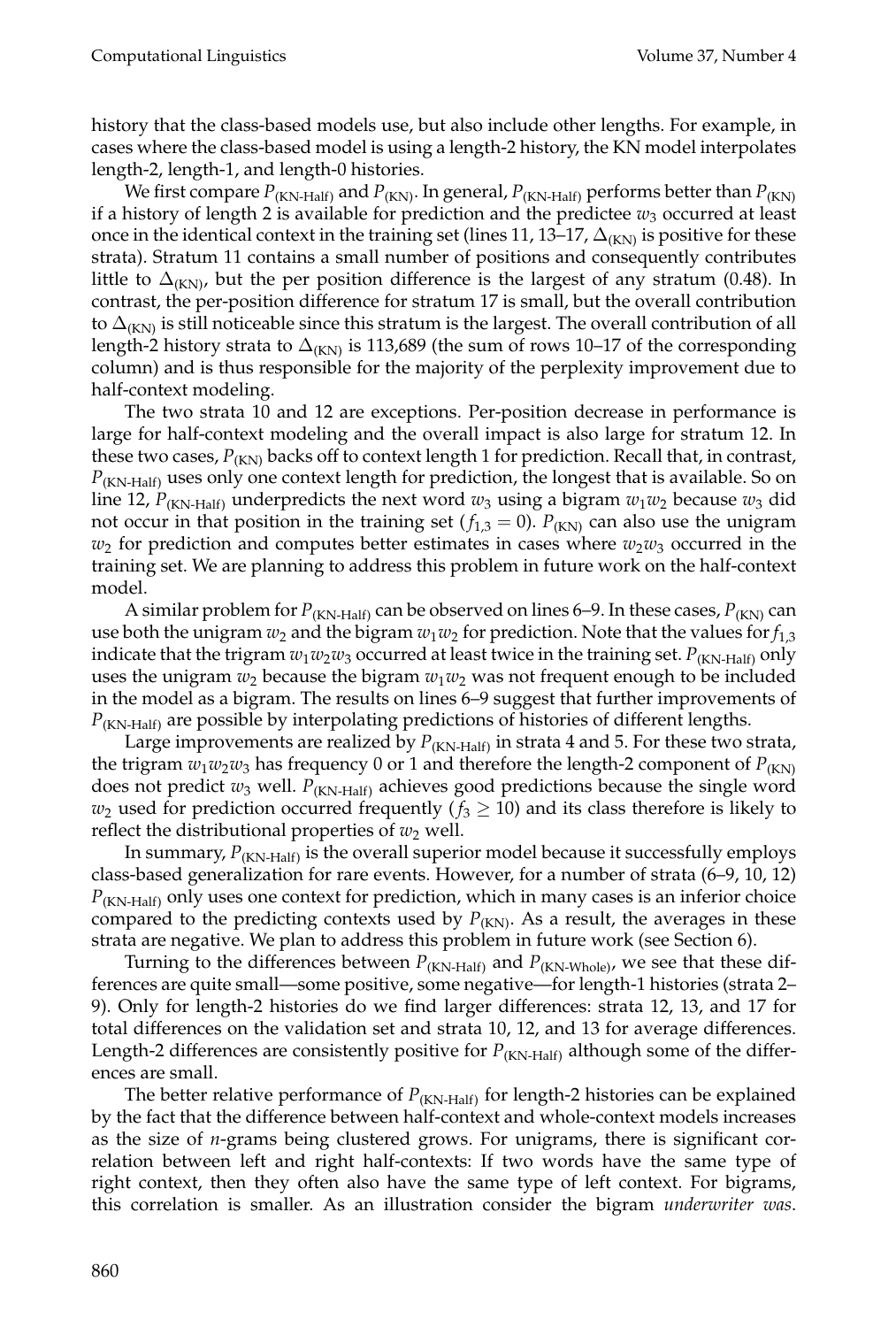It occurs four times in the validation set, followed by the words *Dillon*, *Hambrecht*, *Merrill*, and *Nesbitt*, none of which occur in this context in the training set. For all four words log[*P*(KN-Half)(*w*3|underwriter was)/*P*(KN-Whole)(*w*3|underwriter was)] ≈ 2, that is, *P*(KN-Half) has a large advantage compared to *P*(KN-Whole). The reason is that *underwriter was* is in the same right half-context bigram class as many bigrams that are followed by *Dillon*, *Hambrecht*, *Merrill*, or *Nesbitt* in the training set. Examples of such bigrams include *banking at*, *bonds via*, *firm of*, *sold through*, and *strategist at*. These bigrams have similar right contexts, but dissimilar left contexts. As a result, the whole-context model groups *underwriter was* with other bigrams that do not support good generalization. The pattern of consistent improvements of  $P_{(KN\text{-Half})}$  compared to  $P_{(KN\text{-Whole})}$  for bigrams (lines 11–17) indicates that half-context clustering is able to capture useful generalization for language modeling that whole-context clustering cannot capture.

For unigrams, there are many cases that show the same effect. For example, the unigram *persuades* is followed by *them* in the validation set, again a context unseen in the training set. The half-context model groups *persuades* with *n*-grams like *They told*, *and prevented*, and *both of*—dissimilar on the left, but similar on the right—that support a high estimate for  $P_{(KN\text{-Half})}$ (them|persuade). The class of *persuade* of the whole-context model is more diffuse, generally containing *n*-grams that are followed by a noun phrase, but in contexts like *act until*, *admit that*, *clearance by* that make a following *them* less likely.

However, there are also unigrams where class membership in the whole-context model leads to better generalization than class memberships in the half-context model because the whole-context model can exploit the correlation of left and right contexts. For example, the whole-context model assigns the unigram *367,000* to a class that consists almost exclusively of numbers whereas the half-context model assigns it to a class that is more mixed. Because *367,000* occurs in only 11 distinct contexts in the training set, its syntactic behavior can be better characterized if both left and right contexts are exploited.

In summary, half-context and whole-context models perform similarly on average for length-1 histories although there are large differences between the two models for individual 1-word histories. For length-2 histories, the half-context model is superior due to its ability to group histories according to the relevant half-context only—the right half-context—in accordance with the half-context hypothesis.

# **5.3 Objective Function of** *n***-gram Clustering**

As we argued in Section 3.3 when introducing the exemplar-theoretic model, classbased generalization is most useful for unseen and for infrequent events. This basic insight motivates two differences between our class-based model and previous work.

First, the discounting mechanism defined in Equation (1) varies the weight that class-based generalization is given: Weights for unseen and infrequent events are higher than weights for frequent events. As a result, the model's estimates are close to maximum likelihood estimates for frequent events because the maximum likelihood estimator is appropriate in these cases. In contrast, the model's estimate of the probability of a word occurring in an unattested context is closer to the estimate of the class-based model.

Using class-based generalization only for rare events also has implications for the objective function of clustering. Most previous work has employed objective functions that optimize a quantity on the *entire* training set. For example, Brown et al. (1992) maximize mutual information and Gao et al. (2002) minimize perplexity on the entire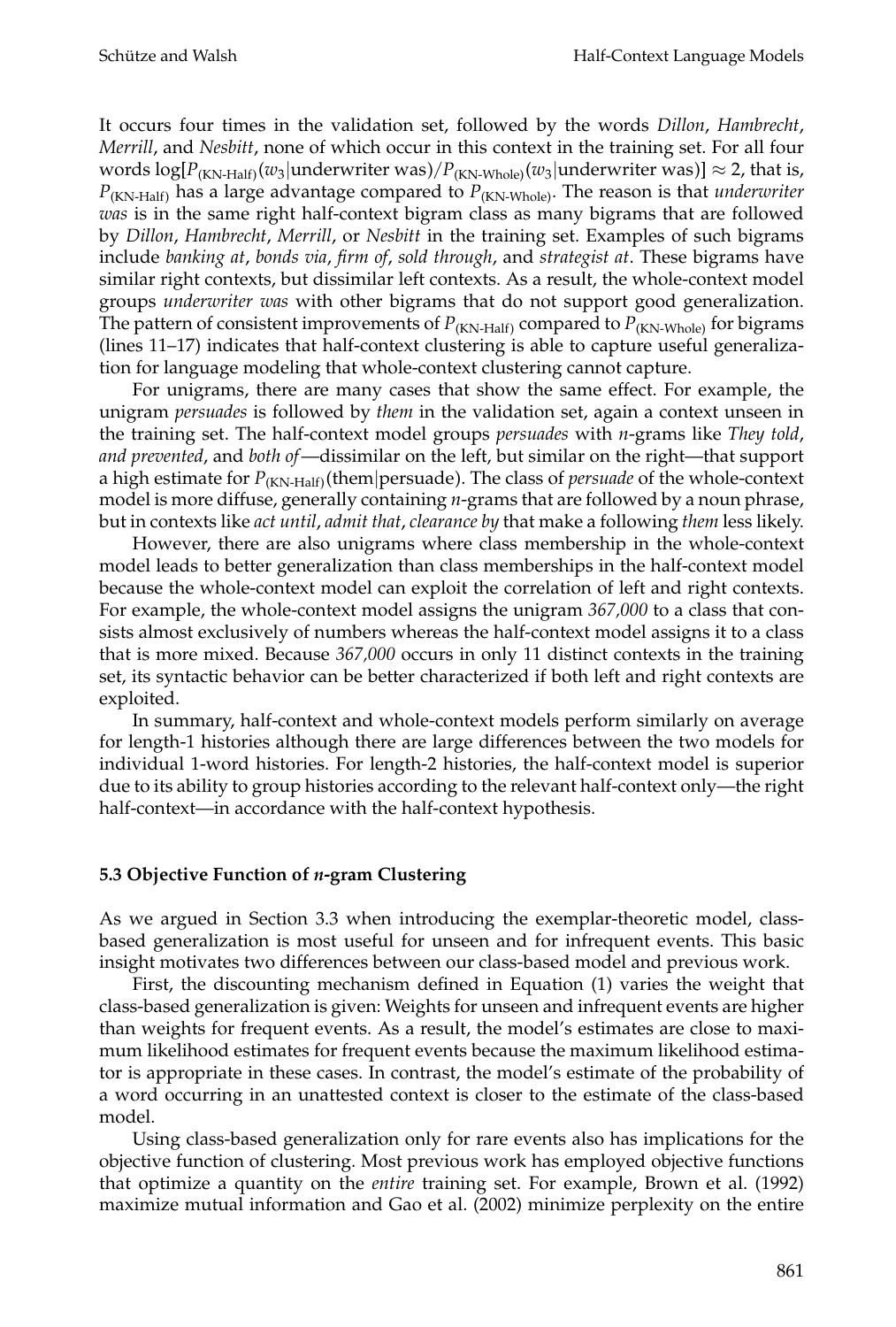training set. In contrast, the objective function of our clustering is similarity of halfcontexts to cluster centroids or, more precisely, minimizing the residual sum of squares of differences between half-context vectors and cluster centroids. This criterion is much less sensitive to frequency than previously used criteria. In the extreme case, it may be optimal on the global criteria to put a very frequent idiosyncratic word in its own class. This is so because even slightly better improvements of the class model for a frequent word will affect many positions in the training set and have a large cumulative effect.

Our objective function is not influenced by frequency because vectors are normalized. In principle, the gain from finding an appropriate cluster for a rare word is as large as the gain from finding an appropriate cluster for a frequent word. In particular, frequent idiosyncratic words have no advantage compared to infrequent idiosyncratic words and very frequent idiosyncratic words are less likely to be assigned to singleton clusters or small clusters dominated by them. This clustering set-up may not be optimal for achieving good results with a cluster-only language model, that is, a model that does not contain a "lexical" component similar to the maximum likelihood estimates in our exemplar-theoretic model. But if we acknowledge that class-based generalization is not useful or is even harmful for frequent events, then this should not be our goal.

In summary, we attribute part of the success of our half-context models to the fact that both the design of the discounting mechanism and the *k*-means objective function target a different subspace of the space of all events: those that are unseen or infrequent.

# **5.4 Efficient Clustering**

The focus of this article is the comparison of HC and WC classes and our investigations into the context-specific characteristics of history-length interpolation and class-based generalization. However, we also want to point out that the clustering algorithm we are using is very efficient, thus removing a potential obstacle to the widespread use of class-based language models. In total, the clustering algorithm requires fewer than two assignments per item on average (see Section 4.1). A single assignment requires computing the distance between an HC distribution and each of *k* centroids. The time necessary for computing one distance is a function of the number of nonzero entries in the distribution.<sup>4</sup> The total number of nonzero entries for any given bigram is the number of distinct trigrams in which it occurs. Thus, the total number of operations for performing all assignments necessary for the clustering of the bigrams is less than *b* times the number of distinct trigrams in the corpus where *b* is a small constant. This number scales linearly with the number of distinct trigrams, which in turn scales sublinearly with the length of the training corpus. Thus, although the estimation procedure is expensive compared to standard trigram models like KN, it has desirable properties compared to other clustering algorithms, in particular the exchange algorithm. Even though there exist fast implementations for the exchange algorithm (Martin, Liermann, and Ney 1998; Uszkoreit and Brants 2008), it has worse than linear complexity.

# **6. Conclusions and Future Work**

In this article we introduced a new representational formalism for language modeling known as *half-contextualization*. Half-contextualization employs only *inward* contextual

<sup>4</sup> This only holds for the dot product, not for the Euclidean distance, but the latter can be computed from the former as  $\sum (x_i - y_i)^2 = \sum x_i^2 + \sum y_i^2 - 2 \sum x_i y_i$  if sums of squares are precomputed and cached.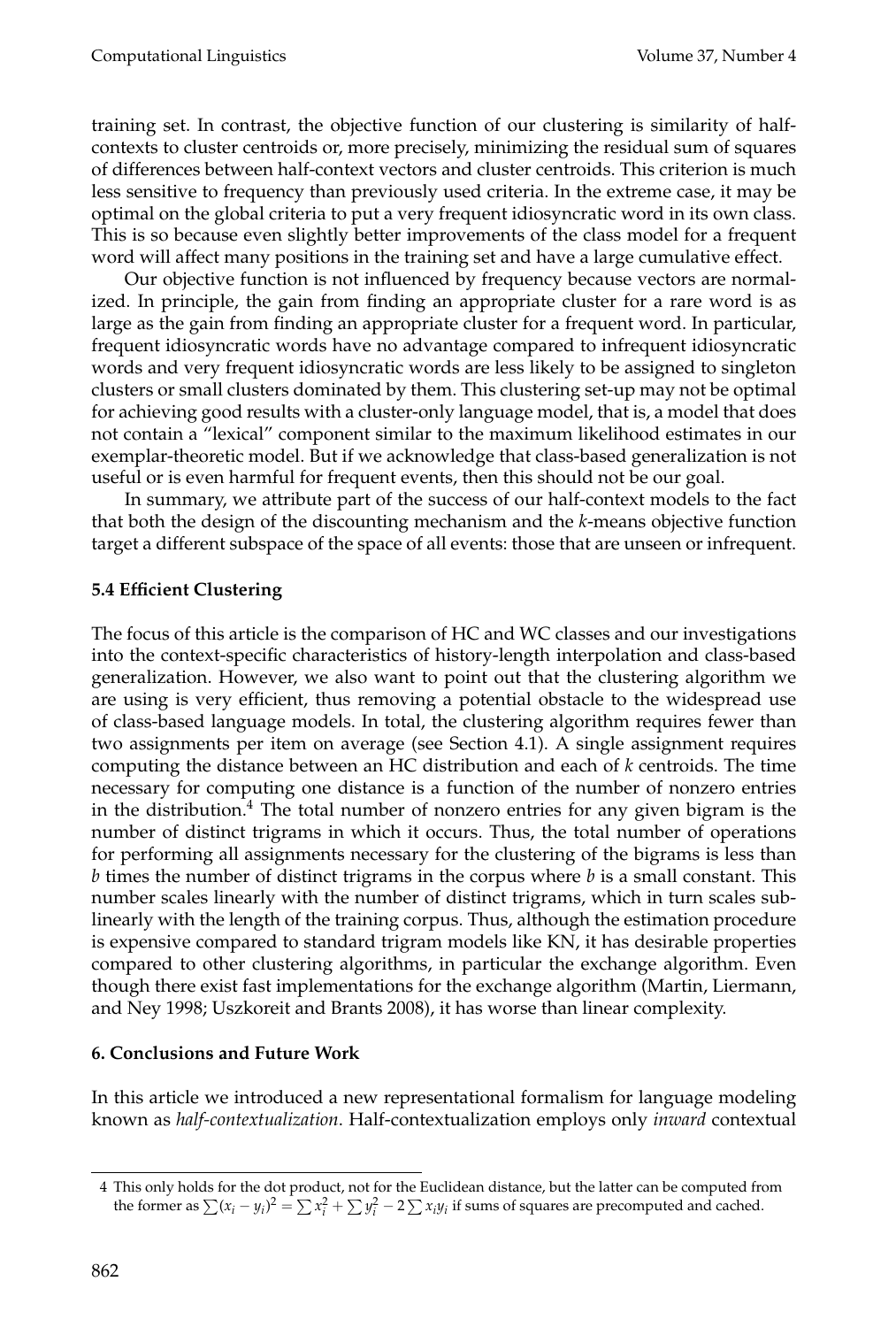information in estimation and prediction—where we defined the inward distributions as the conditioning context's right-context distribution and the predicted word's leftcontext distribution. Our hypothesis was that only inward context is helpful for accurate prediction.

The experimental results and statistical analyses herein indicate that this hypothesis is correct and that the use of outward directed information is not only redundant but also, in the case of order-3, damaging. We believe this is a particularly noteworthy discovery as it is essentially tantamount to requiring only half of the available distributional information in order to achieve an equivalent, and often better, result. Furthermore, from the outset we argued that the lack of adoption of class- and similarity-based approaches was, in part, because the granularity of contexts best suited for generalization and history-length interpolation have yet to be established; the novel context-specific analysis we presented here, which goes beyond traditional perplexity comparisons between models, illustrates the specific context scenarios where halfcontextualization is particularly beneficial.

The HC hypothesis is at first counter-intuitive: Standard language models treat words as atomic units that are best characterized by taking into account all information available about them in the training set, including what we call outward context. The model we have proposed uses different parts of the available contextual information for different inference tasks. While it may seem surprising that contextual information can be redundant or harmful for class-based generalization, we have argued that directionally nonrelevant information for a particular inference task can be noisy and misleading.

In addition to half-contextualization, we introduced three other innovations for class-based language models. First, we defined classes as mixed classes of bigrams and unigrams and argued that this flexible granularity gives rise to better classes. Second, we successfully employed a discounting method which focuses the impact of generalization onto rare events while leaving frequent events to better-suited history-length interpolation. This addresses the problem that class-based generalization is often harmful for high frequency events that are best estimated by maximum likelihood on identical contexts. Third, we presented a new clustering algorithm for class-based language models that has linear time complexity and is more efficient than the exchange algorithm.

With regard to the future development of our exemplar-theoretic model, one obvious avenue, given our analyses, is to incorporate the ability to interpolate distributions of different-length conditioning contexts into the model. By incorporating such an interpolation mechanism, we anticipate an amelioration in performance further supporting the use of half-context in language models. However, crucially, the primary endeavor in this article is not simply to promote the merits of half-contextualization, nor to establish how to build a better exemplar-theoretic model, but rather to develop and promote a deeper understanding of the relationship between history-length interpolation, classbased generalization, and context, in order to construct and combine language models, of varying varieties, in a more targeted fashion.

# **Acknowledgments**

The research presented in this article was funded by DFG grant SFB 732. We would like to thank Helmut Schmid and audiences at Google Mountain View research, the Berkeley International Computer Science Institute, the 2010 Google EMEA faculty summit, and the reviewers for their constructive comments.

#### **References**

Abdoos, Monireh and Seyed Gholamreza Jalali Naeini. 2008. Word categorization using clustering ensemble. In *Proceedings of the 2008 International Conference on Advanced Computer Theory and Engineering*, pages 662–666, Washington, DC.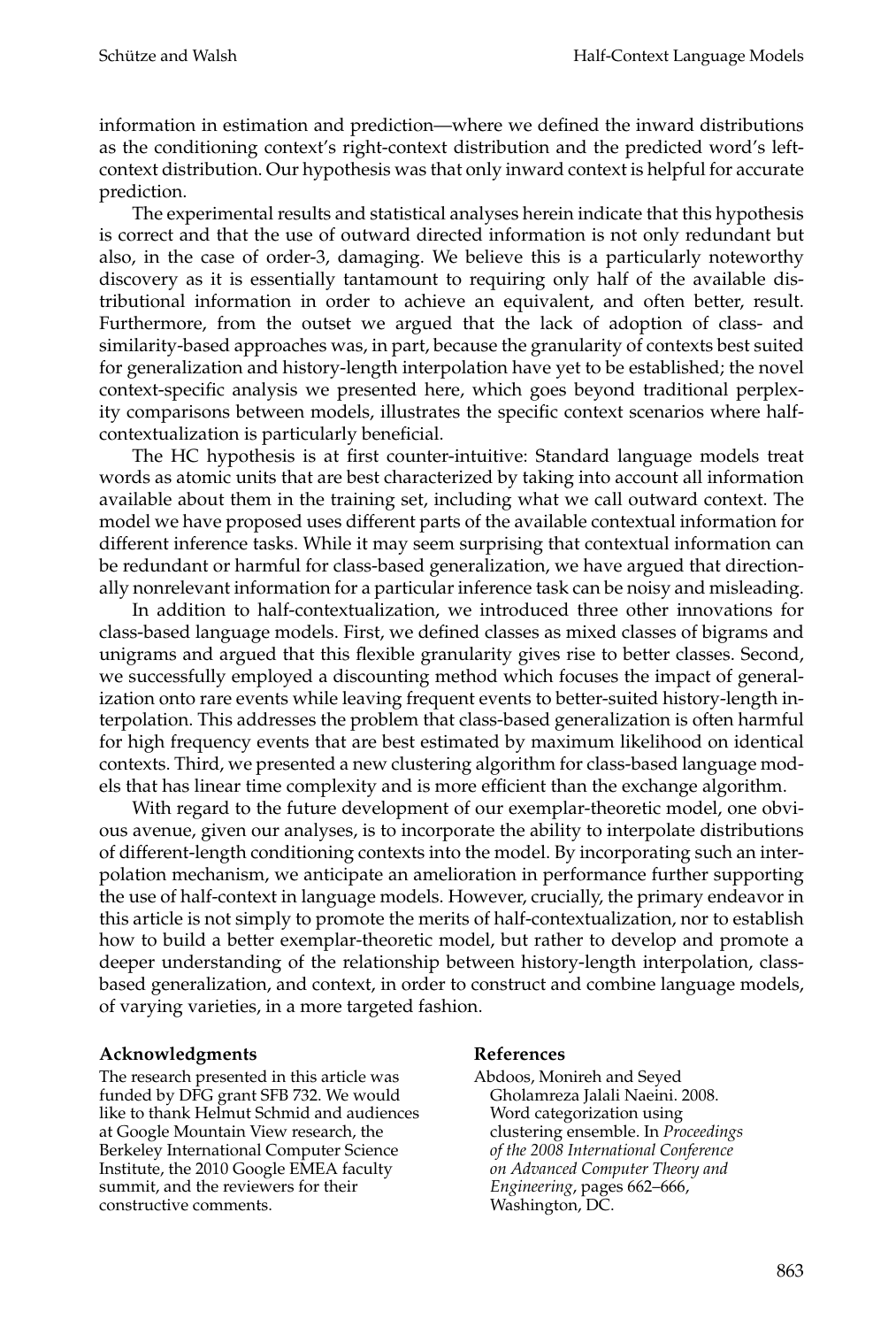#### Computational Linguistics Volume 37, Number 4

Bahrani, Mohammad, Hossein Sameti, Nazila Hafezi, and Saeedeh Momtazi. 2008. A new word clustering method for building n-gram language models in continuous speech recognition systems. In *Proceedings of the 21st International Conference on Industrial, Engineering and Other Applications of Applied Intelligent Systems: New Frontiers in Applied Artificial Intelligence*, IEA/AIE '08, pages 286–293, Berlin.

Bai, Shuanghu, Haizhou Li, Zhiwei Lin, and Baosheng Yuan. 1998. Building class-based language models with contextual statistics. In *Acoustics, Speech and Signal Processing, 1998. Proceedings of the 1998 IEEE International Conference on*, volume 1, pages 173–176, Seattle, WA.

Bassiou, Nikoletta and Constantine Kotropoulos. 2011. Long distance bigram models applied to word clustering. *Pattern Recognition*, 44:145–158.

Bengio, Yoshua, Rejean Ducharme, Pascal ´ Vincent, and Christian Jauvin. 2003. A neural probabilistic language model. *Journal of Machine Learning Research*, 3:1137–1155.

Brown, Peter F., Vincent J. Della Pietra, Peter V. de Souza, Jennifer C. Lai, and Robert L. Mercer. 1992. Class-based n-gram models of natural language. *Computational Linguistics*, 18(4):467–479.

Chen, Stanley F. and Joshua Goodman. 1998. An empirical study of smoothing techniques for language modeling. Technical report TR-10-98, Harvard University, Cambridge, MA.

Dagan, Ido, Lillian Lee, and Fernando Pereira. 1999. Similarity-based models of cooccurrence probabilities. *Machine Learning*, 34(1-3):43–69.

Emami, Ahmad and Fred Jelinek. 2005. Random clustering for language modeling. In *Proceedings of the International Conference on Acoustics, Speech, and Signal Processing (ICASSP)*, pages I:581–584, Philadelphia, PA.

Essen, Ute and Volker Steinbiss. 1992. Cooccurrence smoothing for stochastic language modeling. In *Proceedings of the International Conference on Acoustics, Speech and Signal Processing (ICASSP)*, pages I:161–164, San Francisco, CA.

Gao, Jianfeng, Joshua T. Goodman, Guihong Cao, and Hang Li. 2002. Exploring asymmetric clustering for statistical language modeling. In *Proceedings of the 40th Annual Meeting of the Association for Computational*

*Linguistics*, ACL '02, pages 183–190, Morristown, NJ.

Hall, Keith and Mark Johnson. 2003. Language modelling using efficient best-first bottom-up parsing. In *Automatic Speech Recognition and Understanding Workshop (ASRU)*, pages 507–512, St. Thomas.

Hintzman, Douglas L. 1986. 'Schema abstraction' in a multiple-trace memory model. *Psychological Review*, 93:328–338.

Justo, Raquel and M. Inés Torres. 2009. Phrase classes in two-level language models for ASR. *Pattern Analysis & Applications*, 12(4):427–437.

Kneser, Reinhard and Hermann Ney. 1993. Improved clustering techniques for class-based statistical language modelling. In *Proceedings of the 3rd European Conference on Speech Communication and Technology*, pages 973–976, Berlin.

Martin, Sven, Jörg Liermann, and Hermann Ney. 1998. Algorithms for bigram and trigram word clustering. *Speech Communication*, 24:19–37.

Momtazi, Saeedeh, Sanjeev Khudanpur, and Dietrich Klakow. 2010. A comparative study of word co-occurrence for term clustering in language model-based sentence retrieval. In *Human Language Technologies: The 2010 Annual Conference of the North American Chapter of the Association for Computational Linguistics*, HLT '10, pages 325–328, Morristown, NJ.

Momtazi, Saeedeh and Dietrich Klakow. 2009. A word clustering approach for language model-based sentence retrieval in question answering systems. In *Proceedings of the 18th ACM Conference on Information and Knowledge Management (CIKM)*, pages 1911–1914, Hong Kong.

Ney, Hermann, Ute Essen, and Reinhard Kneser. 1994. On structuring probabilistic dependencies in stochastic language modelling. *Computer Speech and Language*, 8:1–28.

Nosofsky, Robert M. 1986. Attention, similarity, and the identificationcategorization relationship. *Journal of Experimental Psychology: General*, 115(1):39–57.

Pierrehumbert, Janet B. 2001. Exemplar dynamics: Word frequency, lenition and contrast. In J. Bybee and P. Hopper, editors, *Frequency Effects and the Emergence of Lexical Structure*. John Benjamins, Amsterdam, pages 137–157.

Schmid, Helmut. 1994. Probabilistic part-of-speech tagging using decision